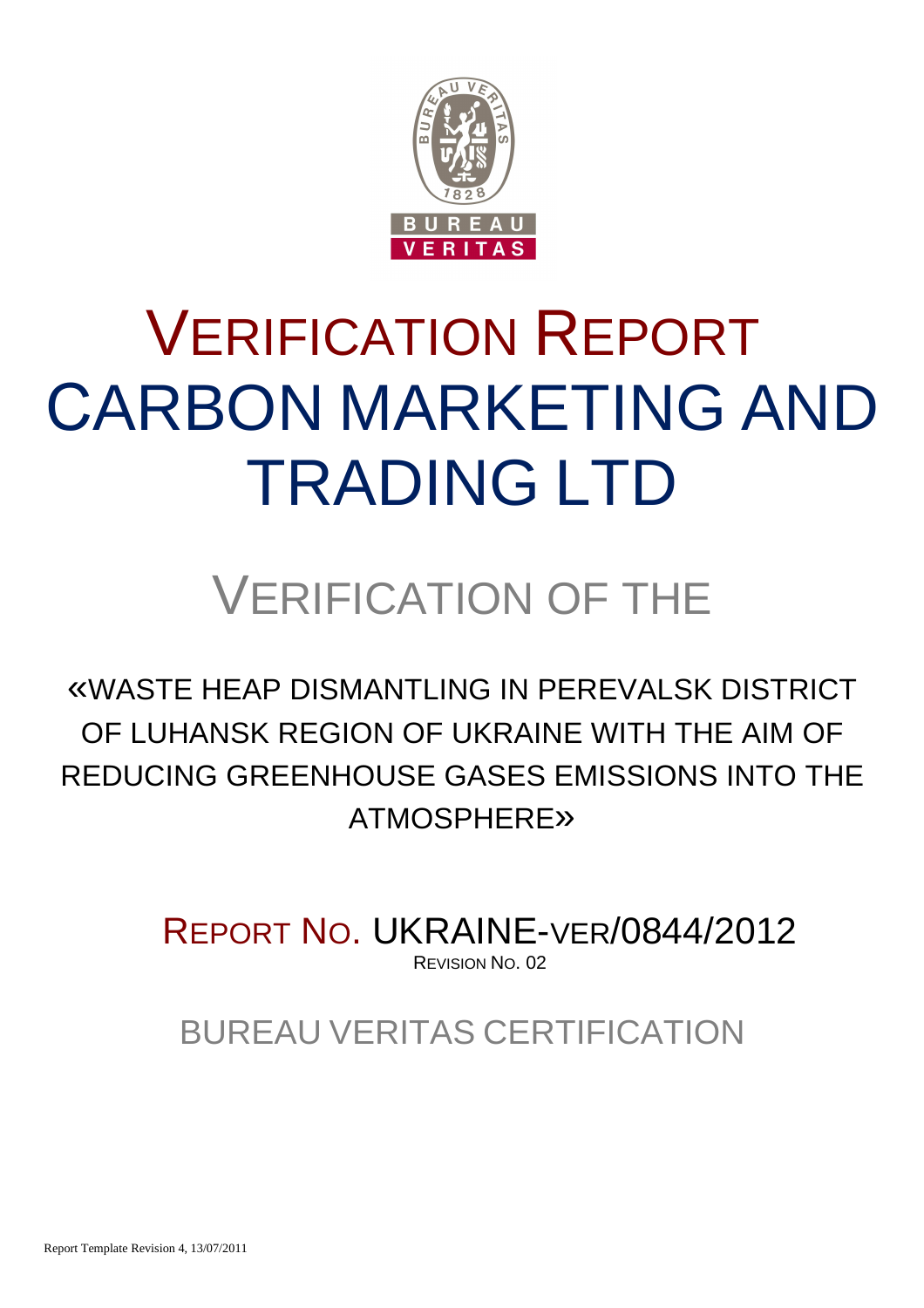

#### VERIFICATION REPORT

| Date of first issue:             | Organizational unit:                |  |
|----------------------------------|-------------------------------------|--|
| 01/12/2012                       | <b>Bureau Veritas Certification</b> |  |
|                                  | <b>Holding SAS</b>                  |  |
| Client:                          | Client ref.:                        |  |
| CARBON MARKETING AND TRADING LTD | Tahir Musayev                       |  |
| Summary:                         |                                     |  |

bureau veritas certification has made the 1<sup>st</sup> periodic verification of the "Waste heap dismantling in Perevalsk district of Luhansk region of Ukraine with the aim of reducing greenhouse gases emissions into the atmosphere", project of LLC "ALBION-95" located near Chornuhine village in Perevalsk district of Luhansk Region of Ukraine, and applying JI specific approach, on the basis of UNFCCC criteria for the JI, as well as criteria given to provide for consistent project operations, monitoring and reporting. UNFCCC criteria refer to Article 6 of the Kyoto Protocol, the JI rules and modalities and the subsequent decisions by the JI Supervisory Committee, as well as the host country criteria.

The verification scope is defined as a periodic independent review and ex post determination by the Accredited Independent Entity of the monitored reductions in GHG emissions during defined verification period, and consisted of the following three phases: i) desk review of the monitoring report against project design and the baseline and monitoring plan; ii) follow-up interviews with project stakeholders; iii) resolution of outstanding issues and the issuance of the final verification report and opinion. The overall verification, from Contract Review to Verification Report & Opinion, was conducted using Bureau Veritas Certification internal procedures.

The first output of the verification process is a list of Clarification, Corrective Action Requests, Forward Action Requests (CL, CAR and FAR), presented in Appendix A.

In summary, Bureau Veritas Certification confirms that the project is implemented as planned and described in approved project design document. Installed equipment being essential for generating emission reduction runs reliably and is calibrated appropriately. The monitoring system is in place and the project is generating GHG emission reductions. The GHG emission reduction is calculated accurately and without material errors. omissions, or misstatements, and the ERUs issued totalize 2078131 tonnes of CO2 equivalent for the monitoring period from 23/01/2008 to 30/09/2012.

Our opinion relates to the project GHG emissions and resulting GHG emission reductions reported and related to the approved project baseline and monitoring, and its associated documents.

| Report No.:<br>UKRAINE-ver/0844/2012                                               | Subject Group:<br>JI                                                                                                                                     |                                             |
|------------------------------------------------------------------------------------|----------------------------------------------------------------------------------------------------------------------------------------------------------|---------------------------------------------|
| Project title:                                                                     | Waste heap dismantling in Perevalsk district of<br>Luhansk region of Ukraine with the aim of reducing<br>greenhouse gases emissions into the atmosphere" |                                             |
| Work carried out by:                                                               |                                                                                                                                                          |                                             |
|                                                                                    | Vyacheslav Yeriomin - Team Leader, Lead Verifier                                                                                                         |                                             |
| Sergii Verteletskyi - Team member, Verifier<br>Dmytro Balyn - Technical Specialist |                                                                                                                                                          |                                             |
| Work reviewed by:                                                                  |                                                                                                                                                          |                                             |
| Ivan Sokolov - Internal Technical Reviewer                                         |                                                                                                                                                          | No distribution without permission from the |
| VladimiBLwbau Verhalcal Specialist                                                 |                                                                                                                                                          | Client or responsible organizational unit   |
| Work approved by:<br>Ivan Sokolov - Operational Manager                            |                                                                                                                                                          |                                             |
|                                                                                    |                                                                                                                                                          | Limited distribution                        |
| Date of this revision:<br>Rev. No.:                                                | Number of pages:                                                                                                                                         |                                             |
| 19/12/2012<br>02                                                                   |                                                                                                                                                          | Unrestricted distribution                   |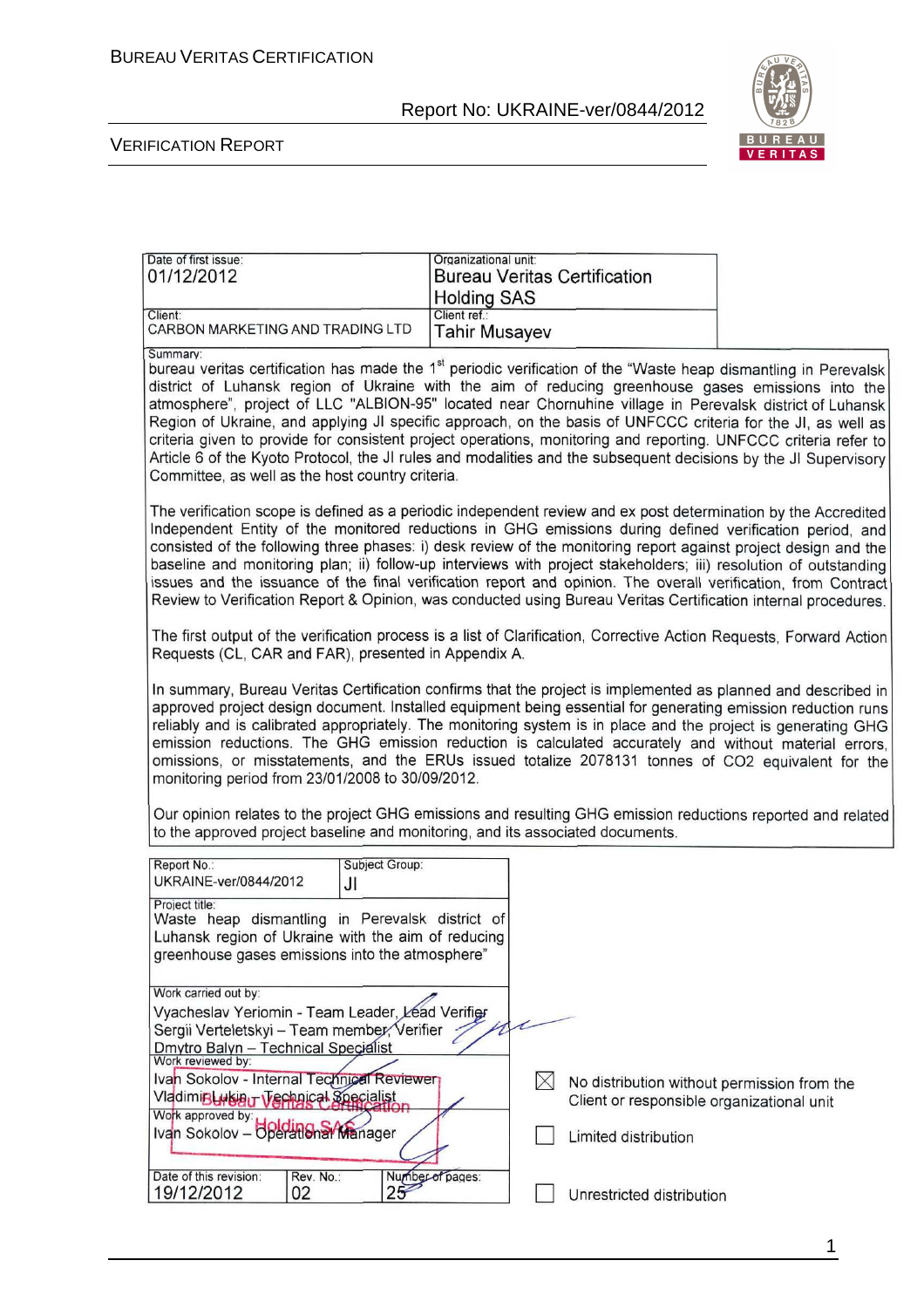

## **Table of Contents Page 2014**

| 1              |                                                                                |                |
|----------------|--------------------------------------------------------------------------------|----------------|
| 1.1            | Objective                                                                      | 3              |
| 1.2            | Scope                                                                          | 3              |
| 1.3            | <b>Verification Team</b>                                                       | 3              |
| $\overline{2}$ |                                                                                | $4 \times$     |
| 2.1            | <b>Review of Documents</b>                                                     | $\overline{4}$ |
| 2.2            | Follow-up Interviews                                                           | $\overline{4}$ |
| 2.3            | Resolution of Clarification, Corrective and Forward Action Requests            | 5              |
| 3              |                                                                                |                |
| 3.1            | Remaining issues and FARs from previous verifications                          | 6              |
| 3.2            | Project approval by Parties involved (90-91)                                   | 6              |
| 3.3            | Project implementation (92-93)                                                 | 6              |
| 3.4            | Compliance of the monitoring plan with the monitoring methodology<br>$(94-98)$ | 8              |
| 3.5            | Revision of monitoring plan (99-100)                                           | 8              |
| 3.6            | Data management (101)                                                          | 8              |
| 3.7            | Verification regarding programmes of activities (102-110)                      | 10             |
| 4              |                                                                                |                |
| 5              |                                                                                |                |
|                |                                                                                |                |

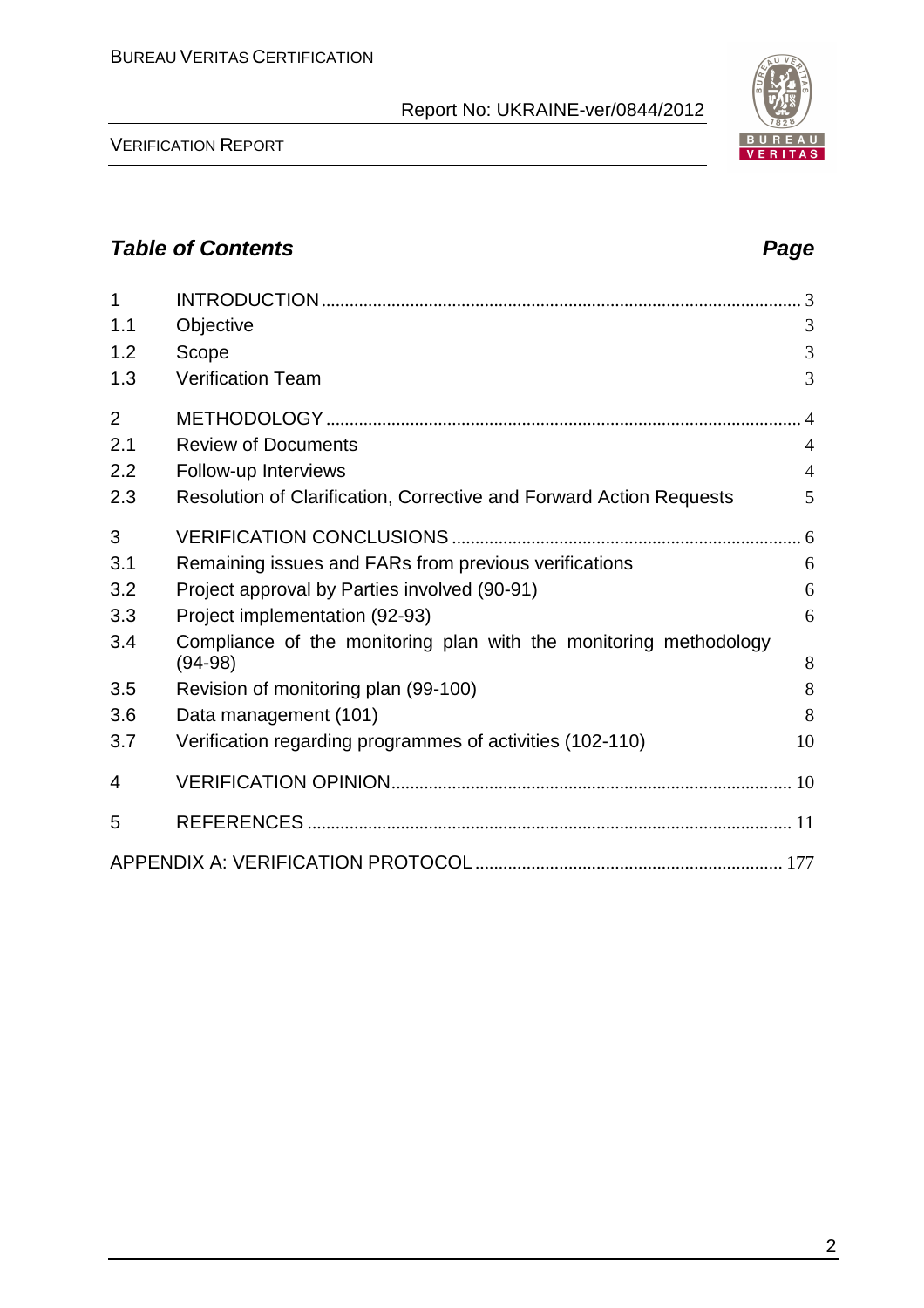

VERIFICATION REPORT

## **1 INTRODUCTION**

СARBON MARKETING AND TRADING has commissioned Bureau Veritas Certification to verify the emissions reductions of its JI project "Waste heap dismantling in Perevalsk district of Luhansk region of Ukraine with the aim of reducing greenhouse gases emissions into the atmosphere" (hereafter called "the project") at located near Chornuhine village in Perevalsk district of Luhansk Region of Ukraine.

This report summarizes the findings of the verification of the project, performed on the basis of UNFCCC criteria, as well as criteria given to provide for consistent project operations, monitoring and reporting.

## **1.1 Objective**

Verification is the periodic independent review and ex post determination by the Accredited Independent Entity of the monitored reductions in GHG emissions during defined verification period.

The objective of verification can be divided in Initial Verification and Periodic Verification.

UNFCCC criteria refer to Article 6 of the Kyoto Protocol, the JI rules and modalities and the subsequent decisions by the JI Supervisory Committee, as well as the host country criteria.

## **1.2 Scope**

The verification scope is defined as an independent and objective review of the project design document, the project's baseline study, monitoring plan and monitoring report, and other relevant documents. The information in these documents is reviewed against Kyoto Protocol requirements, UNFCCC rules and associated interpretations.

The verification is not meant to provide any consulting towards the Client. However, stated requests for clarifications, corrective and/or forward actions may provide input for improvement of the project monitoring towards reductions in the GHG emissions.

## **1.3 Verification Team**

The verification team consists of the following personnel:

Vyacheslav Yeriomin

Bureau Veritas Certification Team Leader, Climate Change Verifier

Sergii Verteletskyi

Bureau Veritas Certification Climate Change Verifier

Dmytro Balyn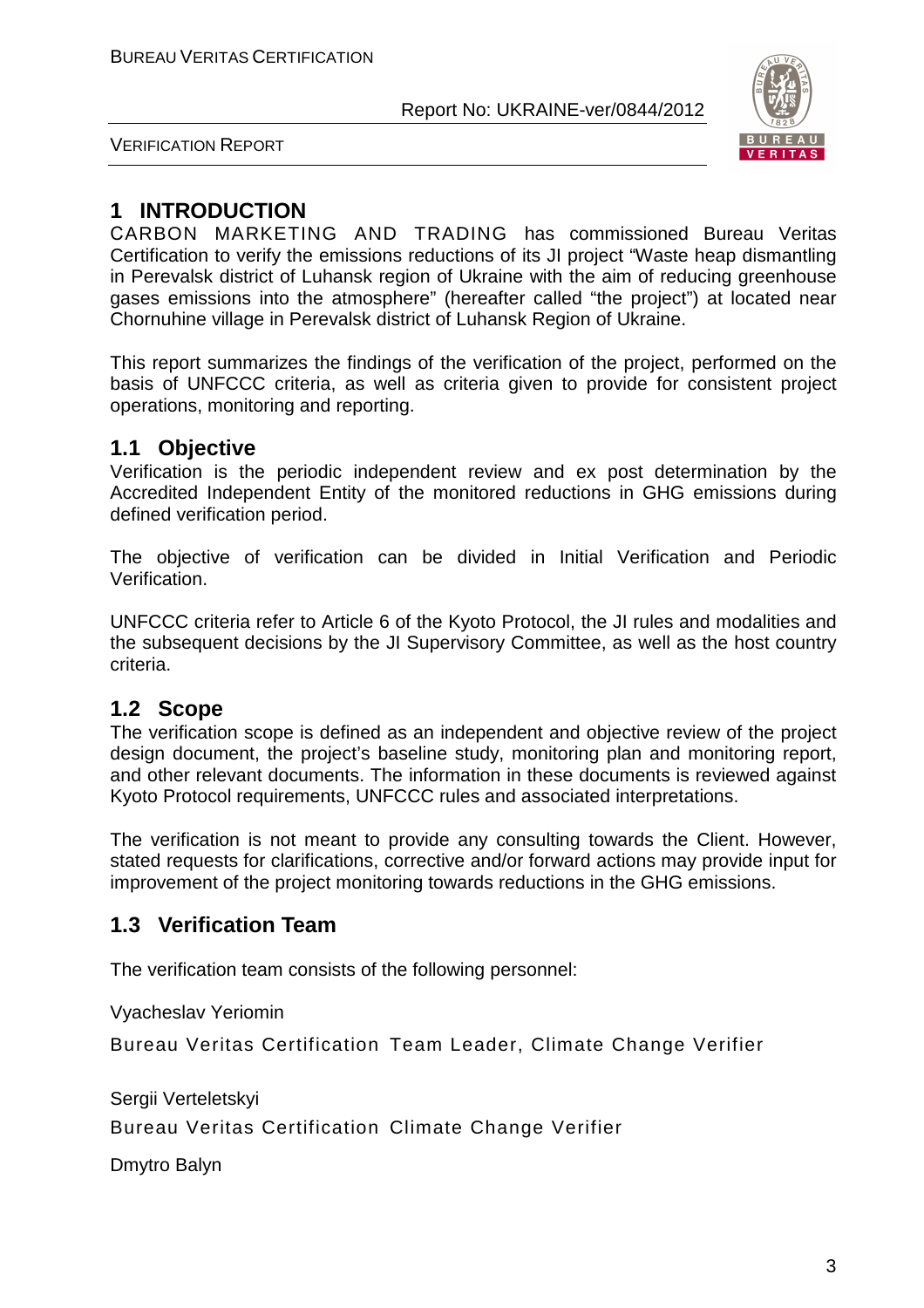

VERIFICATION REPORT

Bureau Veritas Certification, Technical Specialist

This verification report was reviewed by:

Ivan Sokolv Bureau Veritas Certification, Internal Reviewer

Vladimir Lukin

Bureau Veritas Certification, Technical Specialist

## **2 METHODOLOGY**

The overall verification, from Contract Review to Verification Report & Opinion, was conducted using Bureau Veritas Certification internal procedures.

In order to ensure transparency, a verification protocol was customized for the project, according to the version 01 of the Joint Implementation Determination and Verification Manual, issued by the Joint Implementation Supervisory Committee at its 19 meeting on 04/12/2009. The protocol shows, in a transparent manner, criteria (requirements), means of verification and the results from verifying the identified criteria. The verification protocol serves the following purposes:

- It organizes, details and clarifies the requirements a JI project is expected to meet;
- It ensures a transparent verification process where the verifier will document how a particular requirement has been verified and the result of the verification.

The completed verification protocol is enclosed in Appendix A to this report.

### **2.1 Review of Documents**

The Monitoring Report (MR) submitted by СARBON MARKETING AND TRADING and additional background documents related to the project design and baseline, i.e. country Law, Project Design Document (PDD), Guidance on criteria for baseline setting and monitoring, Host party criteria, Kyoto Protocol, Clarifications on Verification Requirements to be Checked by an Accredited Independent Entity were reviewed.

The verification findings presented in this report relate to the Monitoring Report version(s) 02 and project as described in the determined PDD.

### **2.2 Follow-up Interviews**

On 02/11/2012 Bureau Veritas Certification performed on-site interviews with project stakeholders to confirm selected information and to resolve issues identified in the document review. Representatives of СARBON MARKETING AND TRADING LTD and Limited Liability Company «ALBION-95» were interviewed (see References). The main topics of the interviews are summarized in Table 1.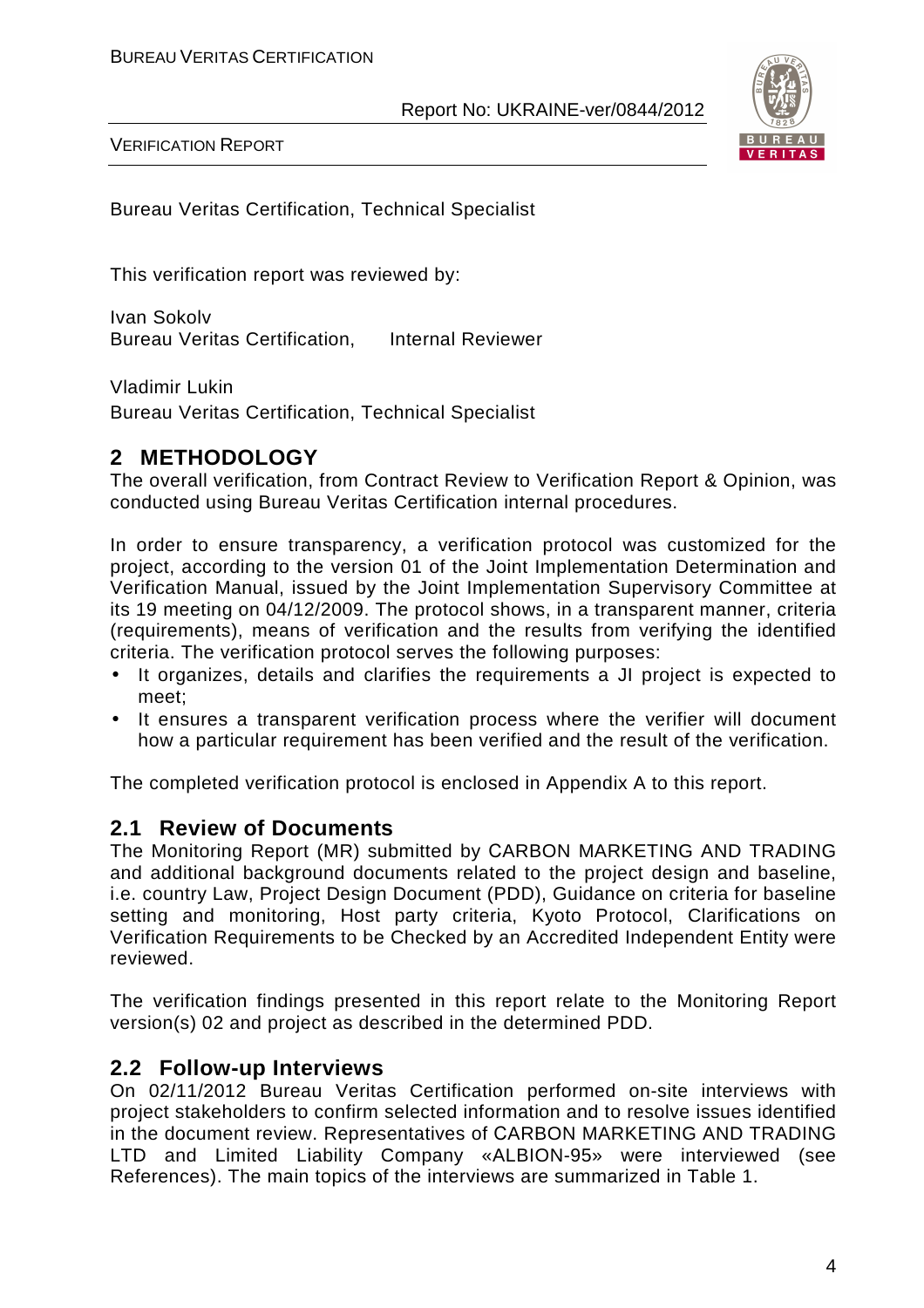

VERIFICATION REPORT

| <b>Interviewed</b>   | <b>Interview topics</b>                                |
|----------------------|--------------------------------------------------------|
| organization         |                                                        |
| LLC "ALBION-95"      | Project implementation status                          |
|                      | Organizational structure                               |
|                      | Responsibilities and authorities                       |
|                      | Personnel training                                     |
|                      | Quality management procedures and technology           |
|                      | Records of equipment installation                      |
|                      | Control of metering equipment                          |
|                      | Metering record keeping system, database               |
|                      | Cross-check of the information provided in the MR with |
|                      | other sources                                          |
| <b>CARBON</b>        | Baseline methodology                                   |
| <b>MARKETING AND</b> | Monitoring plan                                        |
| <b>TRADING LTD</b>   | Monitoring report                                      |
|                      | Deviations from PDD                                    |

## **2.3 Resolution of Clarification, Corrective and Forward Action Requests**

The objective of this phase of the verification is to raise the requests for corrective actions and clarification and any other outstanding issues that needed to be clarified for Bureau Veritas Certification positive conclusion on the GHG emission reduction calculation.

If the Verification Team, in assessing the monitoring report and supporting documents, identifies issues that need to be corrected, clarified or improved with regard to the monitoring requirements, it should raise these issues and inform the project participants of these issues in the form of:

(a) Corrective action request (CAR), requesting the project participants to correct a mistake that is not in accordance with the monitoring plan;

(b) Clarification request (CL), requesting the project participants to provide additional information for the Verification Team to assess compliance with the monitoring plan;

(c) Forward action request (FAR), informing the project participants of an issue, relating to the monitoring that needs to be reviewed during the next verification period.

The Verification Team will make an objective assessment as to whether the actions taken by the project participants, if any, satisfactorily resolve the issues raised, if any, and should conclude its findings of the verification.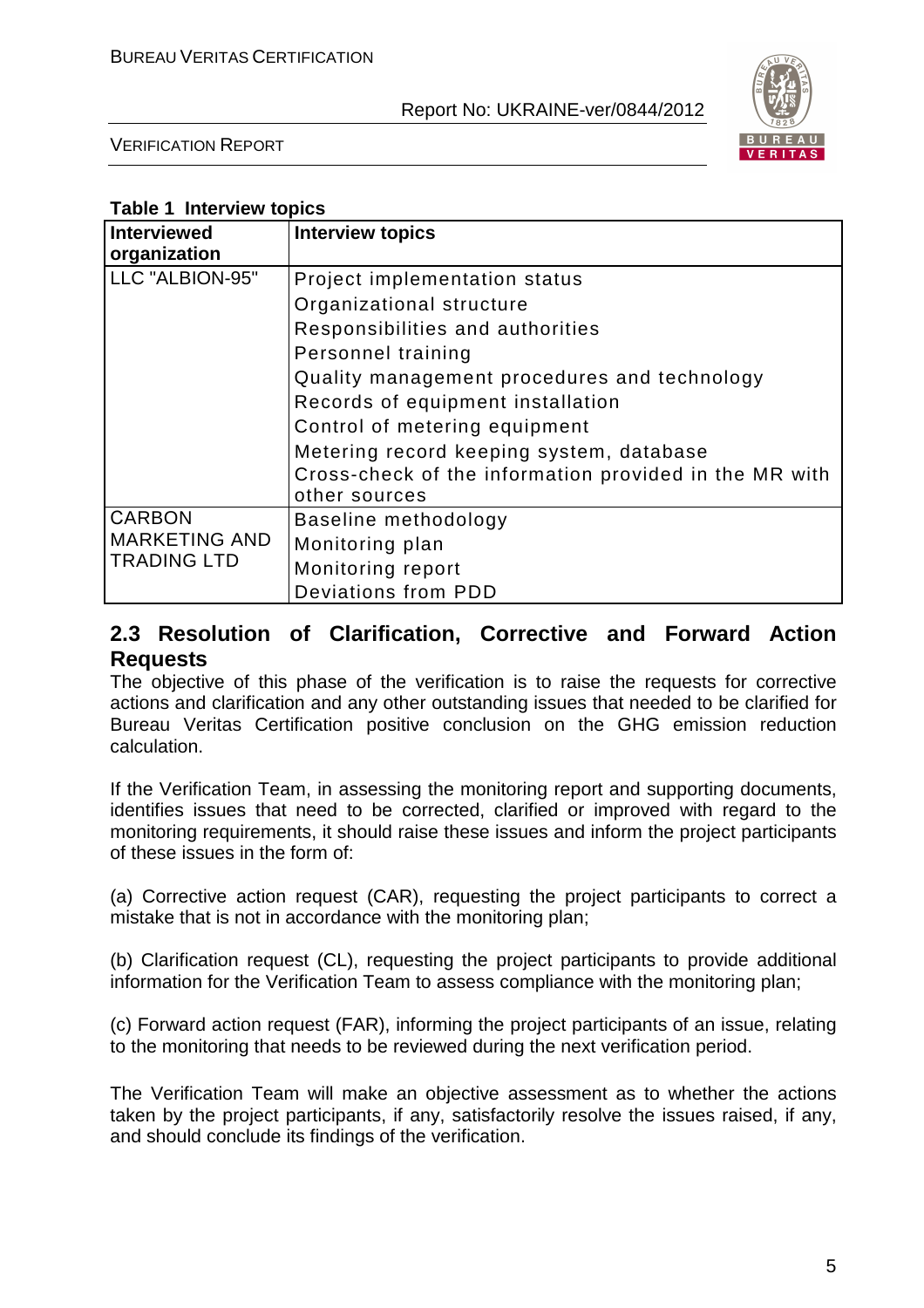

VERIFICATION REPORT

To guarantee the transparency of the verification process, the concerns raised are documented in more detail in the verification protocol in Appendix A.

## **3 VERIFICATION CONCLUSIONS**

In the following sections, the conclusions of the verification are stated.

The findings from the desk review of the original monitoring documents and the findings from interviews during the follow up visit are described in the Verification Protocol in Appendix A.

The Clarification, Corrective and Forward Action Requests are stated, where applicable, in the following sections and are further documented in the Verification Protocol in Appendix A. The verification of the Project resulted in 04 Corrective Action Requests, 01 Clarification Requests, and 00 Forward Action Requests.

The number between brackets at the end of each section corresponds to the DVM paragraph.

## **3.1 Remaining issues and FARs from previous verifications**

This is first verification

## **3.2 Project approval by Parties involved (90-91)**

A letter of approval from the Ukrainian Designated Focal Point was received for the proposed project, reference No. 3654/23/7, dated 28/11/2012.

A letter of approval from the Netherland Designated Focal Point was received for the proposed project, reference 2012JI60, dated 19/12/2012.

The abovementioned written approval is unconditional.

## **3.3 Project implementation (92-93)**

The Project envisages high-grade anthracite production for the needs of household's energy sector.

Excavators, bulldozers, and cargo vehicles (trucks) are involved in dismantling of the waste heap. Dismantling of waste heap is made by NPAOP 10.0-5.21-04 "Instruction to prevent spontaneous combustion, fire and dismantling waste heaps"5 the following combined technology:

Bulldozers rise to the top of blade on its tail section. Dismantling of waste heap by bulldozers occurs by horizontal layers. After lowering the height of waste heap to 25-30 m, dismantling by slope (15°) layers allowed.

A combined method of dismantling waste heaps is used, when after layer wise lowing by bulldozer to the height, at which entrance road can be constructed; further dismantling is carried out by excavator with direct load of rocks into classification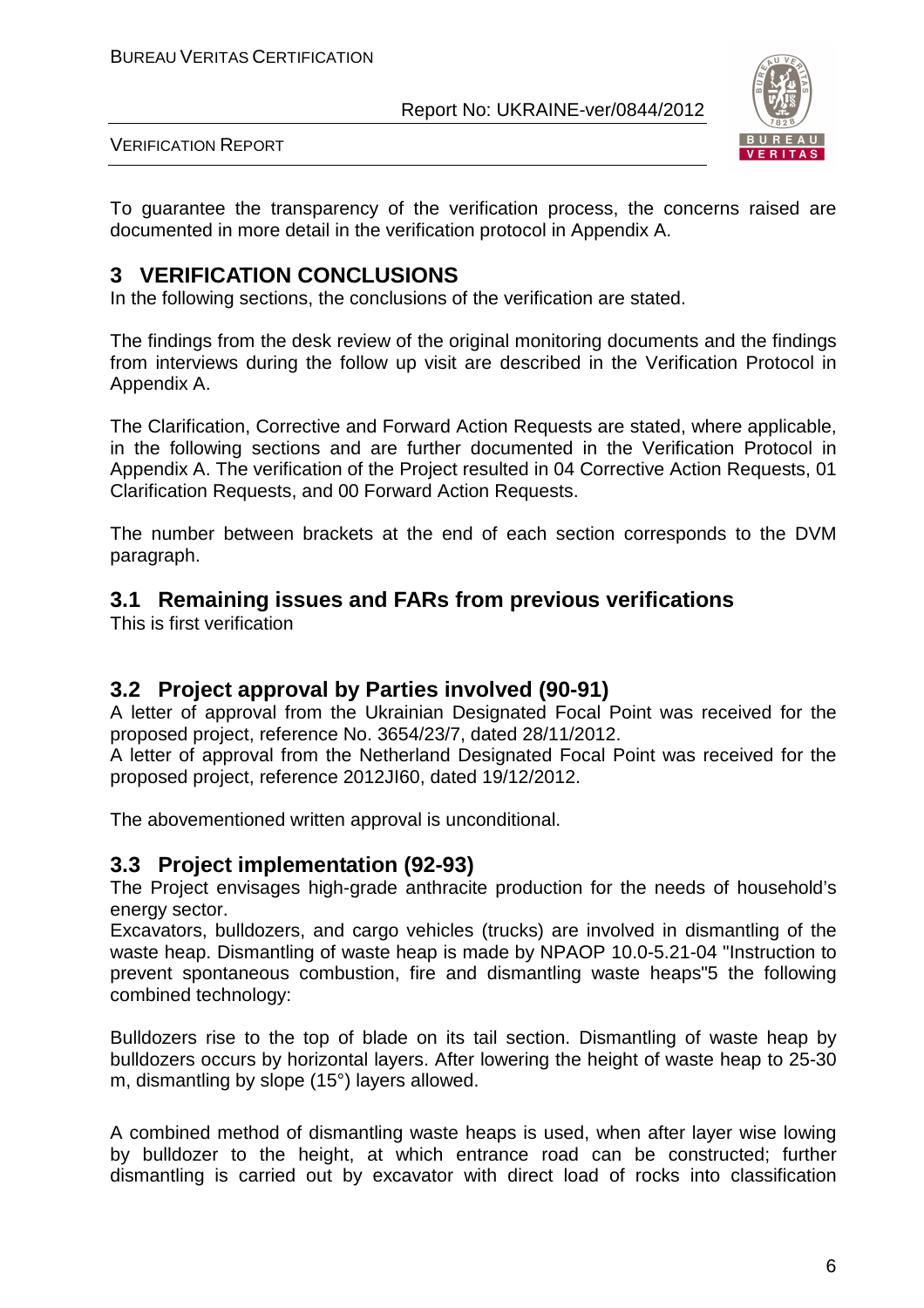

VERIFICATION REPORT

screens that are located directly at the dumps. For transportation of products are used vehicles.

In the second stage the rock mass is further supplied to a special beneficiation factory.

Technical characteristics of project equipment are described below:

| Area screening surfaces, m2             | 1750X4500 |
|-----------------------------------------|-----------|
| The number of layers of sieves, unit    | 2         |
| The angle of inclination, degrees       | $10 - 25$ |
| The size of a piece of raw material, mm | 300       |
| Productivity, t/h                       | 250       |
| Engine power, kW                        | 13        |
| Weight, kg                              | 3680      |

#### Unbalanced-throw screen GIL-52

#### Unbalanced-throw screen GIL-31

| Area screening surfaces, m2             | 1250X3000 |
|-----------------------------------------|-----------|
| The number of layers of sieves, unit    |           |
| The angle of inclination, degrees       | $10 - 25$ |
| The size of a piece of raw material, mm | 300       |
| Productivity, t/h                       | 50        |
| Engine power, kW                        | 5.5       |
| Weight, kg                              | 850       |

High-frequency classification screen GVCH-61

| Area screening surfaces, m2             | 1920X4200 |
|-----------------------------------------|-----------|
| The number of layers of sieves, unit    |           |
| The size of a piece of raw material, mm | 300       |
| Productivity, t/h                       | 250       |
| Engine power, kW                        | 15        |
| Weight, kg                              | 5400      |

High-frequency classification screen GVCH-61

| Area screening surfaces, m2             | 1200X2400 |
|-----------------------------------------|-----------|
| The number of layers of sieves, unit    |           |
| The size of a piece of raw material, mm | 140       |
| Productivity, t/h                       | 18        |
| Engine power, kW                        | 3         |
| Weight, kg                              | 2073      |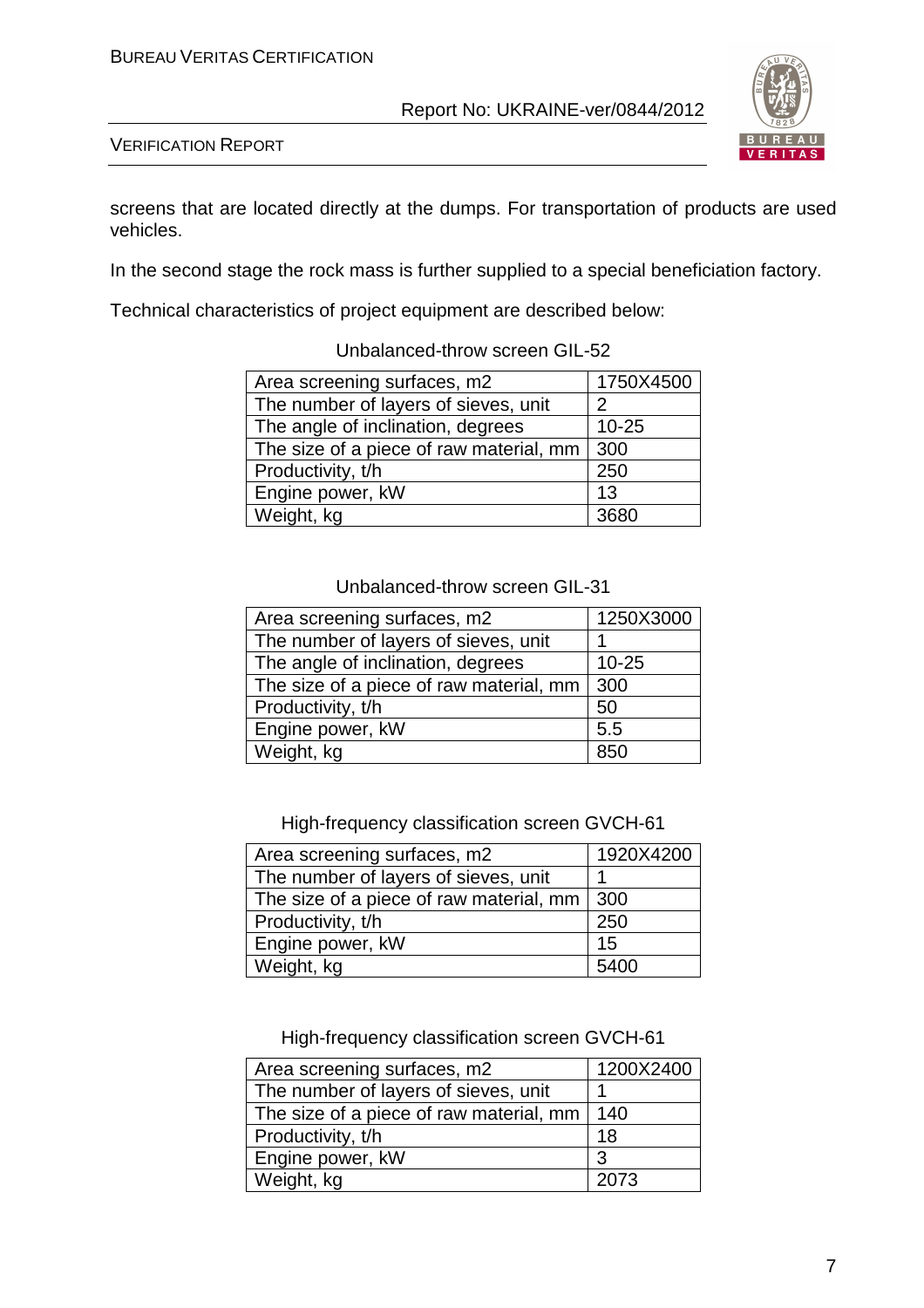

VERIFICATION REPORT

Custom vehicles

| Title                             | Fuel            |
|-----------------------------------|-----------------|
|                                   | consumption,    |
|                                   | L/100km or $L/$ |
|                                   | <b>Hours</b>    |
| Excavator Hyundai ROBEX 250       | 23              |
| <b>Bulldozer universal BAT-M</b>  | 46              |
| Tracked excavators KOMATSU PC 240 | $17 - 23$       |
| Loader LiuGong                    | $10 - 15$       |
| L-34 loader                       | $25 - 27$       |
| <b>Kamaz 65201</b>                |                 |

Most of the equipment utilized by the project such as trucks, excavators, bulldozers is of a standard type used for industrial applications worldwide. The project activity will use a limited number of individually ordered equipment.

## **3.4 Compliance of the monitoring plan with the monitoring methodology (94-98)**

The monitoring occurred in accordance with the monitoring plan included in the PDD regarding which the determination has been deemed final and is so listed on the UNFCCC JI website.

For calculating the emission reductions, key factors, such as amount of dismantled coal, consumed disel fuel, ash and moisture contant, influencing the baseline emissions and the activity level of the project and the emissions as well as risks associated with the project were taken into account, as appropriate.

Data sources used for calculating emission reductions, such as internal reports and electronic scales are clearly identified, reliable and transparent.

Emission factors, including default emission factors, are selected by carefully balancing accuracy and reasonableness, and appropriately justified of the choice.

The calculation of emission reductions is based on conservative assumptions and the most plausible scenarios in a transparent manner.

## **3.5 Revision of monitoring plan (99-100)**

Not applicable

## **3.6 Data management (101)**

The data and their sources, provided in monitoring report, are clearly identified, reliable and transparent.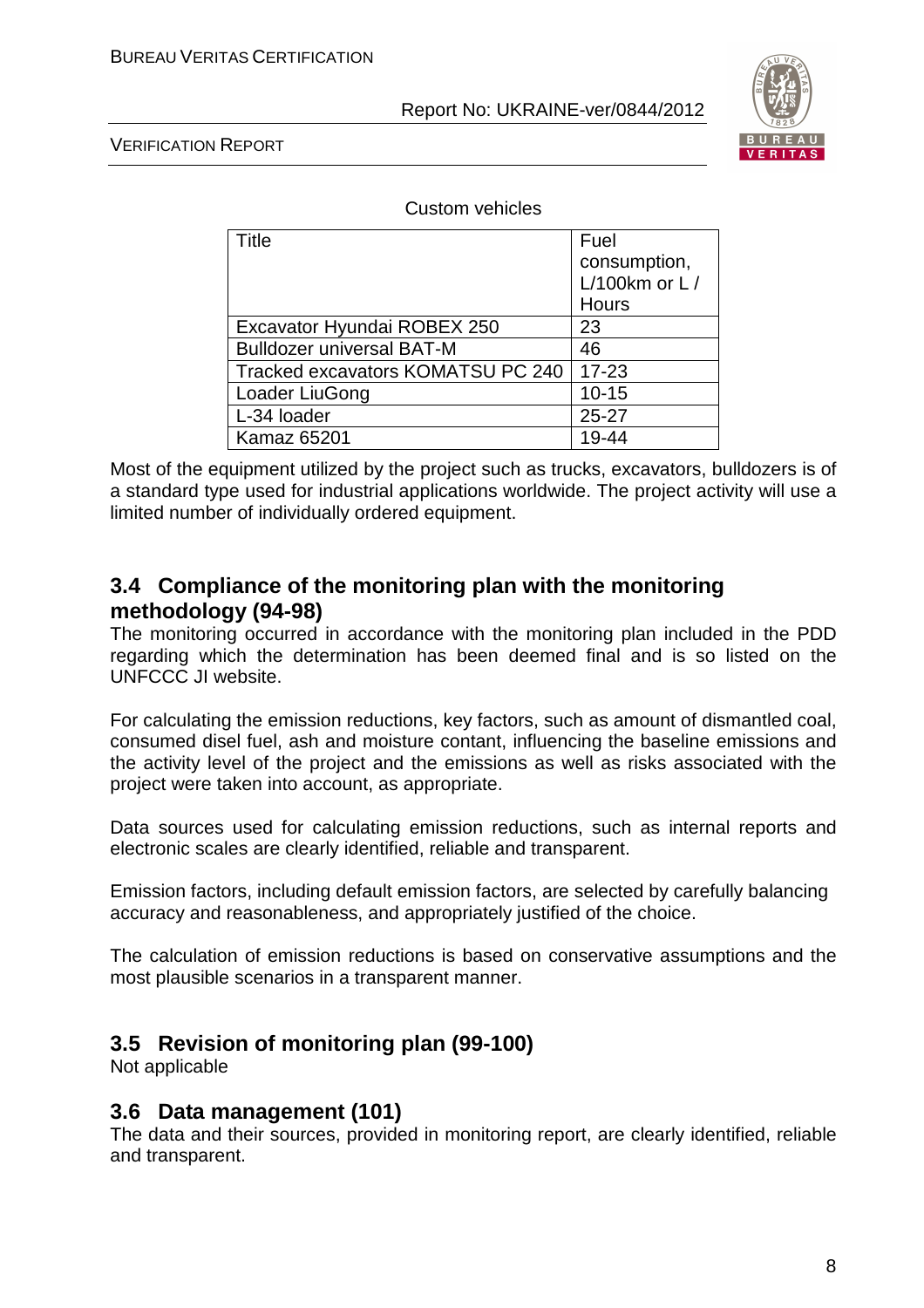

VERIFICATION REPORT

The implementation of data collection procedures is in accordance with the monitoring plan, including the quality control and quality assurance procedures. These procedures are mentioned in the section "References" of this report.

The function of the monitoring equipment, including its calibration status, is in order.

The evidence and records used for the monitoring are maintained in a traceable manner.

The data collection and management system for the project is in accordance with the monitoring plan as described below:



The JI Project Manager is responsible for:

- Checking and signing off all project operational-related activities
- Appointing and liaising with the accredited independent entity (AIE)
- Identifying an audit team leader to be appointed by the Chief Engineer or a delegated authority
- Appointing a JI technical team to undertake the operational activities
- Organizing training and refresher courses
- Preparing and supervising a Health and Safety Plan for the JI technical team
- Supervising the work of the JI technical team
- Cross checking reported volumes and sales receipts

Internal Audit Department (Director)

The project owner - LLC «ALBION-95» implements provisions of this monitoring plan into its organizational and quality management structure. For monitoring, collection, registration, visualization, archiving, reporting of the monitored data and periodical checking of the measurement devices the management team headed by the Director of the company is responsible.

The monitoring staff is responsible for:

• Monitoring and recording of the relevant parameters

The operation and maintenance staff are responsible for:

• Operation and maintenance of the project infrastructure

Service and maintenance equipment is performed by technical personnel beneficiation plant.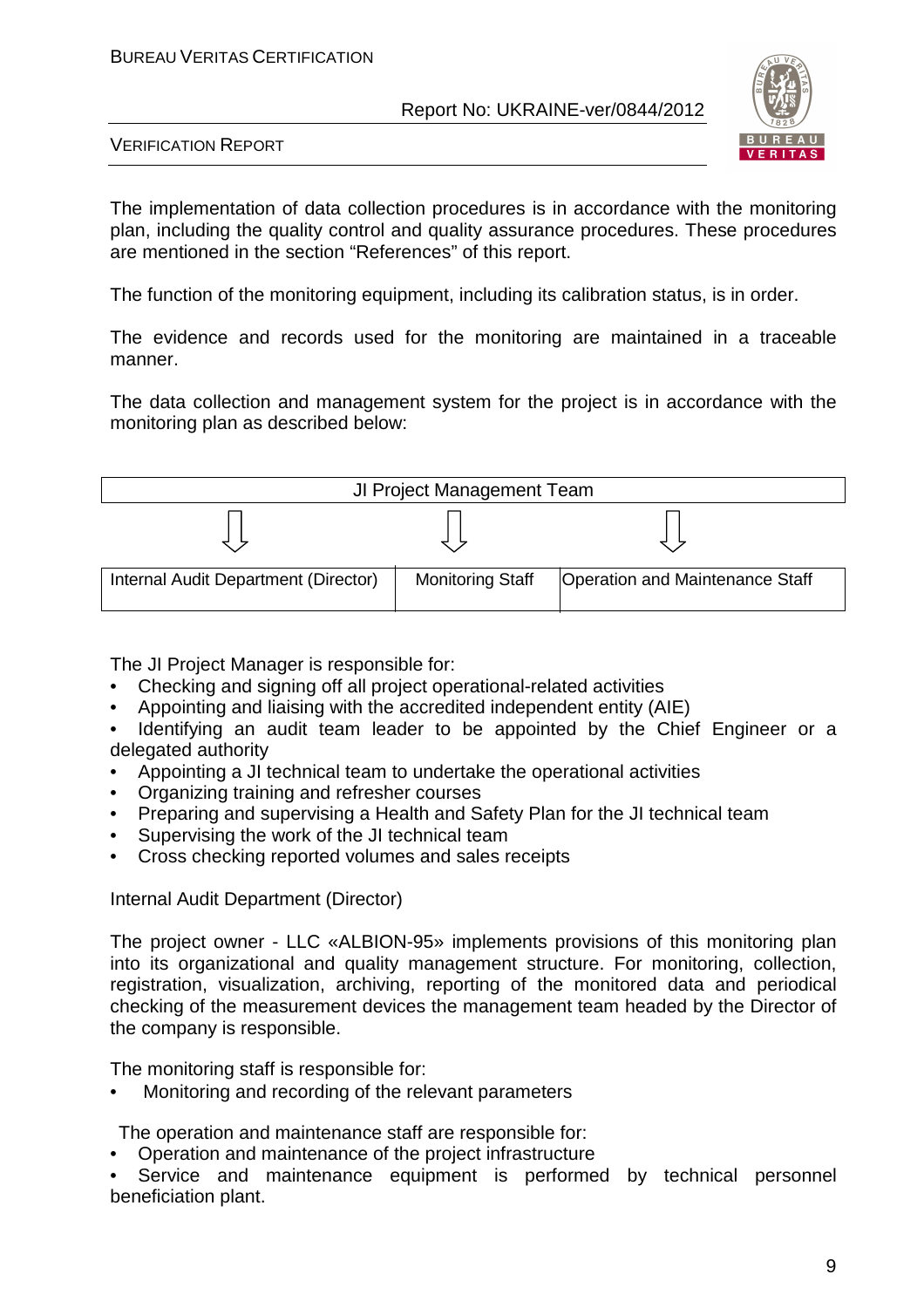

VERIFICATION REPORT

## **3.7 Verification regarding programmes of activities (102-110)**

Not applicable

## **4 VERIFICATION OPINION**

Bureau Veritas Certification has performed 1<sup>st</sup> periodic verification of the "Waste heap dismantling in Perevalsk district of Luhansk region of Ukraine with the aim of reducing greenhouse gases emissions into the atmosphere" Project in Ukraine, which applies JI specific approach. The verification was performed on the basis of UNFCCC criteria and host country criteria and also on the criteria given to provide for consistent project operations, monitoring and reporting.

The verification consisted of the following three phases: i) desk review of the monitoring report against the project design and the baseline and monitoring plan; ii) follow-up interviews with project stakeholders; iii) resolution of outstanding issues and the issuance of the final verification report and opinion.

The management of LLC «ALBION-95» is responsible for the preparation of the GHG emissions data and the reported GHG emissions reductions of the project on the basis set out within the project Monitoring Plan indicated in the final PDD. The development and maintenance of records and reporting procedures in accordance with that plan, including the calculation and determination of GHG emission reductions from the project, is the responsibility of the management of the project.

Bureau Veritas Certification verified the Project Monitoring Report version 2.0 for the reporting period as indicated below. Bureau Veritas Certification confirms that the project is implemented as planned and described in approved project design documents. Installed equipment being essential for generating emission reduction runs reliably and is calibrated appropriately. The monitoring system is in place and the project is generating GHG emission reductions.

Bureau Veritas Certification can confirm that the GHG emission reduction is accurately calculated and is free of material errors, omissions, or misstatements. Our opinion relates to the project's GHG emissions and resulting GHG emissions reductions reported and related to the approved project baseline and monitoring, and its associated documents. Based on the information we have seen and evaluated, we confirm, with a reasonable level of assurance, the following statement:

| Reporting period: From 23/01/2008 to 30/09/2012 |           |                           |
|-------------------------------------------------|-----------|---------------------------|
| <b>Baseline emissions</b>                       | : 1611331 | tonnes of CO2 equivalent. |
| Project emissions                               | :3103     | tonnes of CO2 equivalent. |
| Leakeges                                        | : -469903 | tonnes of CO2 equivalent. |
| <b>Emission Reductions</b>                      | : 2078131 | tonnes of CO2 equivalent. |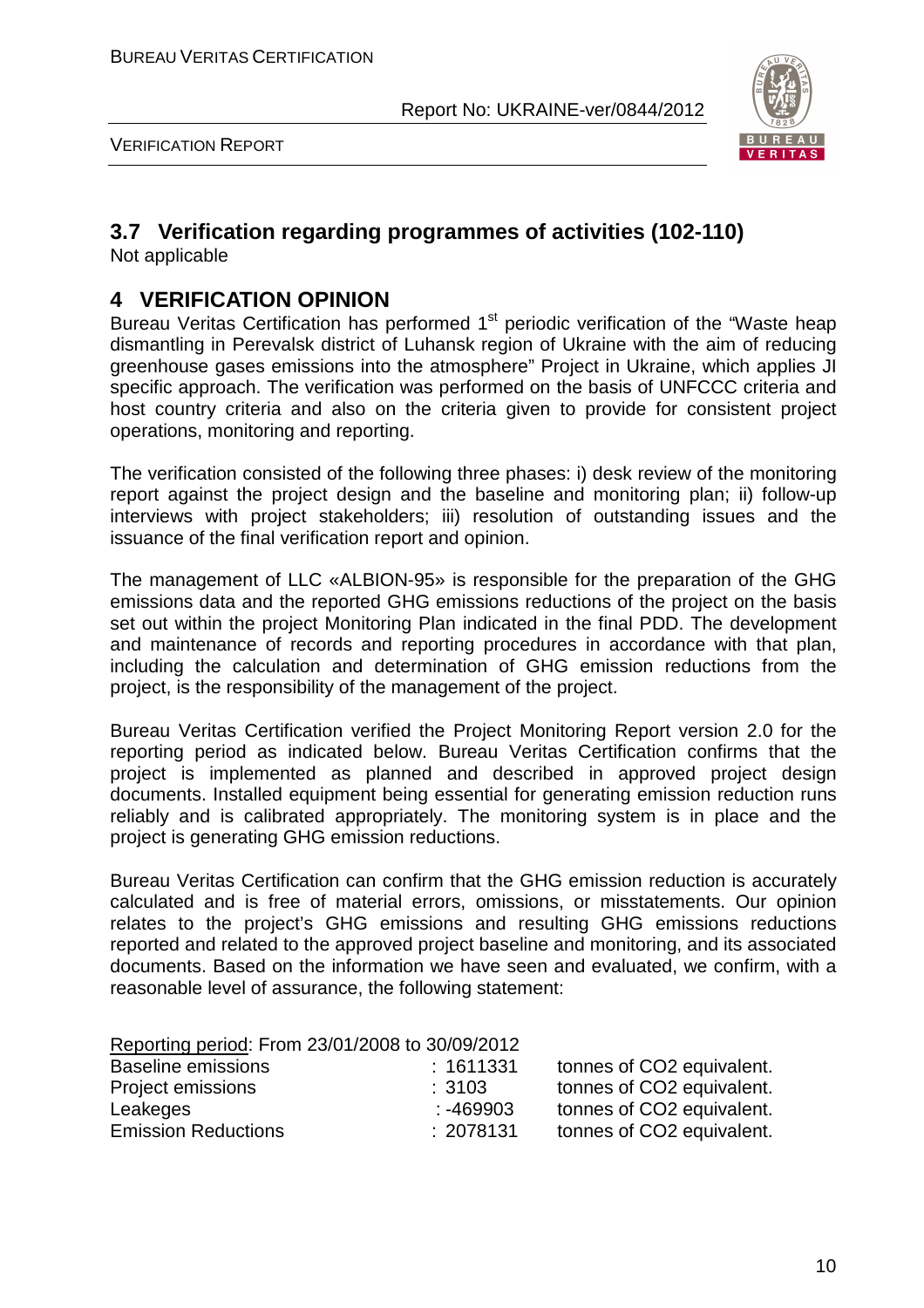

VERIFICATION REPORT

## **5 REFERENCES**

#### **Category 1 Documents:**

Documents provided by СARBON MARKETING AND TRADING LTD that relate directly to the GHG components of the project.

- /1/ Project Design Document "Waste heap dismantling in Perevalsk district of Luhansk region of Ukraine with the aim of reducing greenhouse gases emissions into the atmosphere" version 2.0 dated 05/11/2012
- /2/ Monitoring Report "Waste heap dismantling in Perevalsk district of Luhansk region of Ukraine with the aim of reducing greenhouse gases emissions into the atmosphere" version 01 dated 16/11/2012
- /3/ Monitoring Report "Waste heap dismantling in Perevalsk district of Luhansk region of Ukraine with the aim of reducing greenhouse gases emissions into the atmosphere" version 02 dated 19/12/2012
- /4/ Excel calculation spreadsheet "Calculation\_MR\_Kosiora\_v2" version 2.0 dated 19/12/2012
- /5/ Letter of Aproval # 3654/23/7, dated 28/11/2012 issued by State Environmental Investment Agency of Ukraine
- /6/ Letter of Approval # 2012JI60 dated 19/12/2012 issued by NL Agency Ministryy of Economic Affairs, Agriculture and Innovation of the Netherlands

#### **Category 2 Documents:**

Background documents related to the design and/or methodologies employed in the design or other reference documents.

- /1/ Manual for screen GVCH-61
- /2/ Passport for screen GIL-31
- /3/ Rent agreement №11-07/03 dated 14 November 2007, and act of transfer of waste heap to the agreement №11-07/03
- /4/ Consignation agreement dated 23 January 2008
- /5/ Act of acceptance and transfer of goods to Consignation agreement dated 23 January 2008, dated as of May 31, 2008
- /6/ Act of acceptance and transfer of goods to Consignation agreement dated 23 January 2008, dated as of July 31, 2008
- /7/ Act of acceptance and transfer of goods to Consignation agreement dated 23 January 2008, dated as of September 30, 2008
- /8/ Act of acceptance and transfer of goods to Consignation agreement dated 23 January 2008, dated as of May 30, 2009
- /9/ Act of acceptance and transfer of goods to Consignation agreement dated 23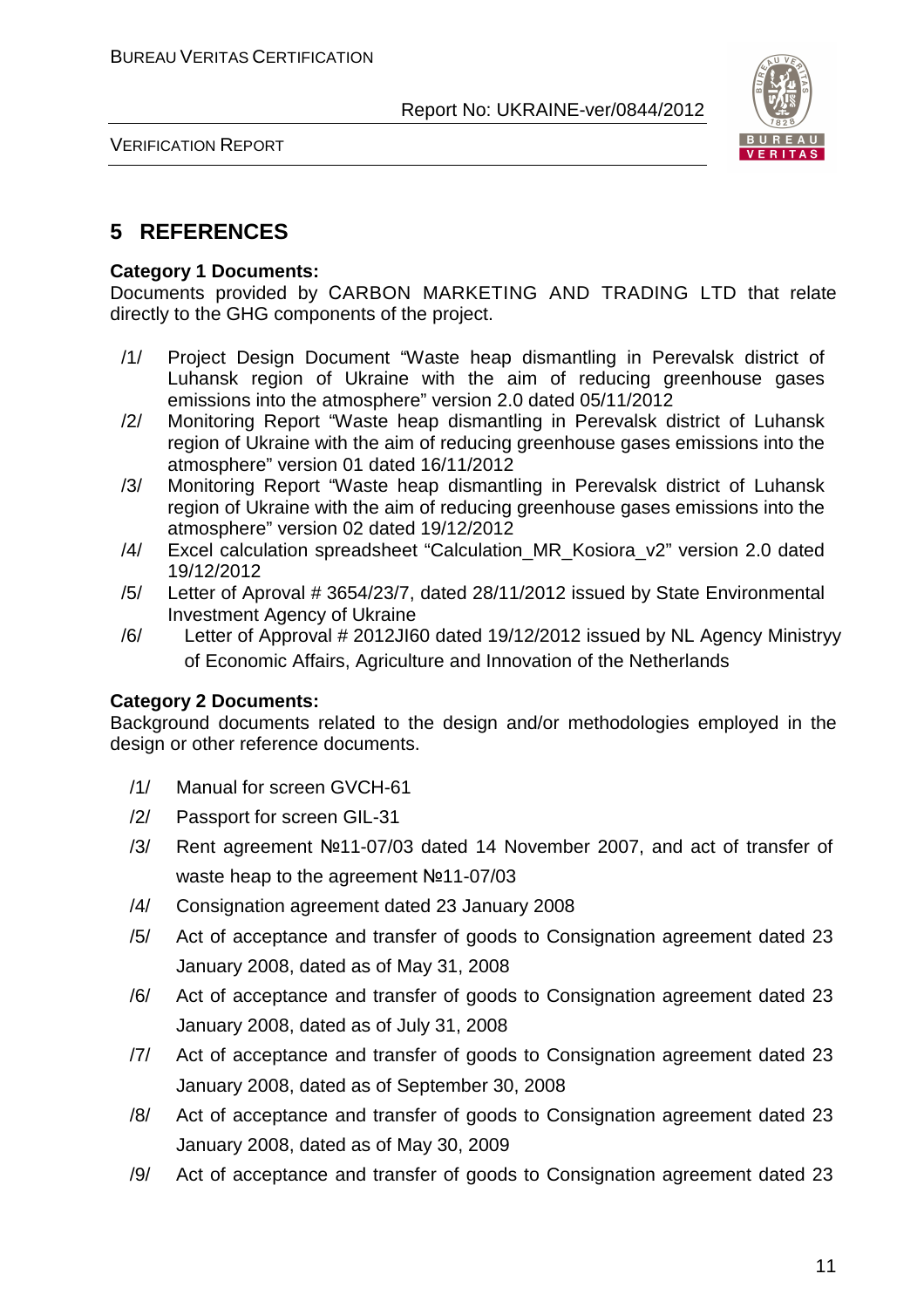

VERIFICATION REPORT

January 2008, dated as of July 31, 2009

- /10/ Act of acceptance and transfer of goods to Consignation agreement dated 23 January 2008, dated as of September 30, 2009
- /11/ Act of acceptance and transfer of goods to Consignation agreement dated 23 January 2008, dated as of May 31, 2010
- /12/ Act of acceptance and transfer of goods to Consignation agreement dated 23 January 2008, dated as of July 30, 2010
- /13/ Act of acceptance and transfer of goods to Consignation agreement dated 23 January 2008, dated as of September 30, 2010
- /14/ Act of acceptance and transfer of goods to Consignation agreement dated 23 January 2008, dated as of May 31, 2011
- /15/ Act of acceptance and transfer of goods to Consignation agreement dated 23 January 2008, dated as of July 30, 2011
- /16/ Act of acceptance and transfer of goods to Consignation agreement dated 23 January 2008, dated as of September 30, 2011
- /17/ Act of acceptance and transfer of goods to Consignation agreement dated 23 January 2008, dated as of May 31, 2012
- /18/ Act of acceptance and transfer of goods to Consignation agreement dated 23 January 2008, dated as of July 31, 2012
- /19/ Act of acceptance and transfer of goods to Consignation agreement dated 23 January 2008, dated as of September  $30<sup>th</sup>$ , 2012
- /20/ Reconciliation Act of settling the contract № 30/01-08 dated 30.01.08. and Consignation agreement dated 01.23.08. signed by LLC "Albion - 95" and LLC "Vostokpromdobycha", dated May 31, 2008
- /21/ Reconciliation Act of settling the contract № 30/01-08 dated 30.01.08. and Consignation agreement dated 01.23.08. signed by LLC "Albion - 95" and LLC "Vostokpromdobycha", dated July 31, 2008
- /22/ Reconciliation Act of settling the contract № 30/01-08 dated 30.01.08. and Consignation agreement dated 01.23.08. signed by LLC "Albion - 95" and LLC "Vostokpromdobycha", dated September 30, 2008
- /23/ Reconciliation Act of settling the contract № 30/01-08 dated 30.01.08. and Consignation agreement dated 01.23.08. signed by LLC "Albion - 95" and LLC "Vostokpromdobycha", dated May 30, 2009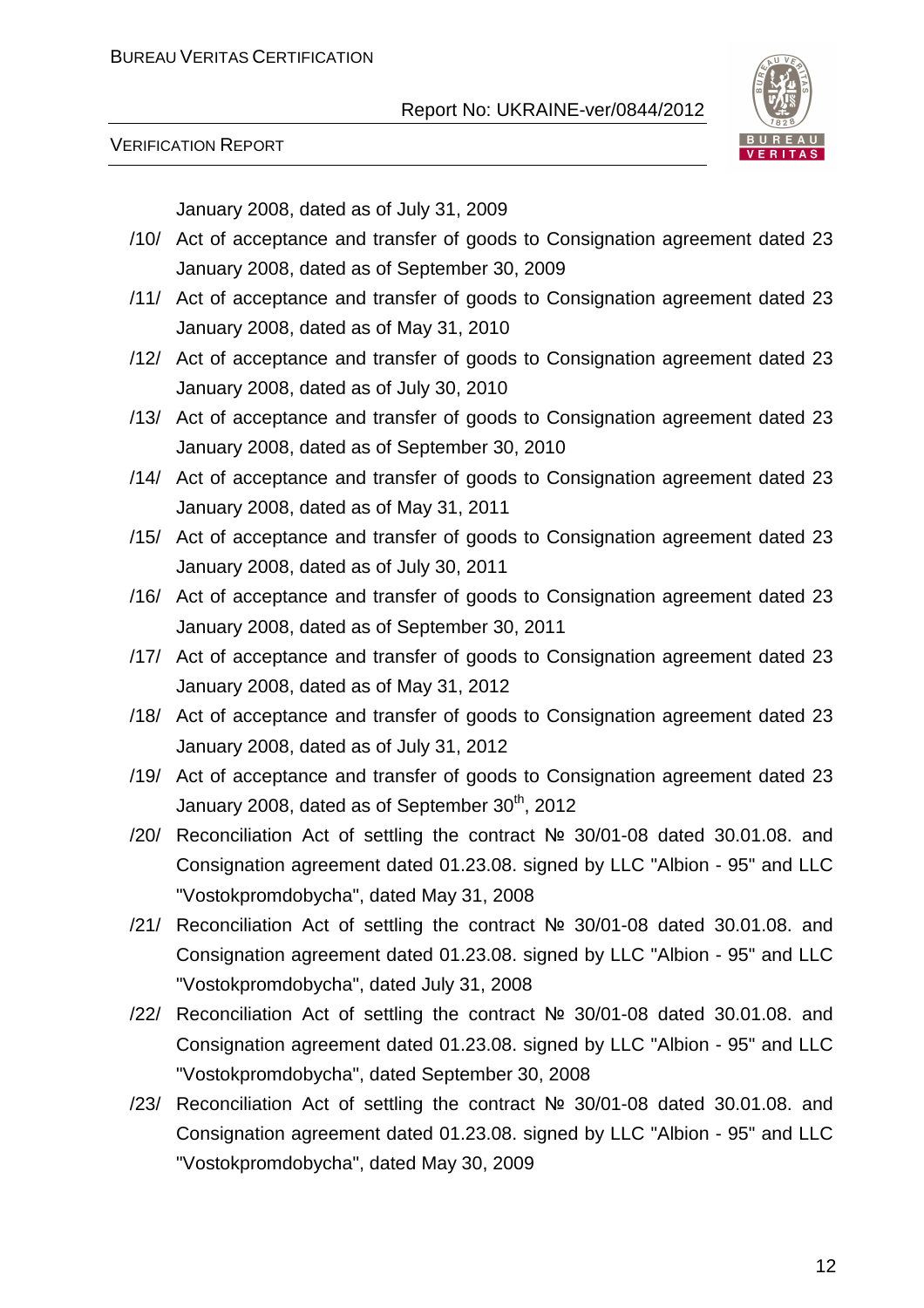

VERIFICATION REPORT

- /24/ Reconciliation Act of settling the contract № 30/01-08 dated 30.01.08. and Consignation agreement dated 01.23.08. signed by LLC "Albion - 95" and LLC "Vostokpromdobycha", dated July 30, 2009
- /25/ Reconciliation Act of settling the contract № 30/01-08 dated 30.01.08. and Consignation agreement dated 01.23.08. signed by LLC "Albion - 95" and LLC "Vostokpromdobycha", dated September 30, 2009
- /26/ Reconciliation Act of settling the contract № 30/01-08 dated 30.01.08. and Consignation agreement dated 01.23.08. signed by LLC "Albion - 95" and LLC "Vostokpromdobycha", dated May 31, 2010
- /27/ Reconciliation Act of settling the contract № 30/01-08 dated 30.01.08. and Consignation agreement dated 01.23.08. signed by LLC "Albion - 95" and LLC "Vostokpromdobycha", dated July 30, 2010
- /28/ Reconciliation Act of settling the contract № 30/01-08 dated 30.01.08. and Consignation agreement dated 01.23.08. signed by LLC "Albion - 95" and LLC "Vostokpromdobycha", dated September 30, 2010
- /29/ Reconciliation Act of settling the contract № 30/01-08 dated 30.01.08. and Consignation agreement dated 01.23.08. signed by LLC "Albion - 95" and LLC "Vostokpromdobycha", dated May 31, 2011
- /30/ Reconciliation Act of settling the contract № 30/01-08 dated 30.01.08. and Consignation agreement dated 01.23.08. signed by LLC "Albion - 95" and LLC "Vostokpromdobycha", dated dated July 30, 2011
- /31/ Reconciliation Act of settling the contract № 30/01-08 dated 30.01.08. and Consignation agreement dated 01.23.08. signed by LLC "Albion - 95" and LLC "Vostokpromdobycha", dated September 30, 2011
- /32/ Reconciliation Act of settling the contract № 30/01-08 dated 30.01.08. and Consignation agreement dated 01.23.08. signed by LLC "Albion - 95" and LLC "Vostokpromdobycha", dated May 31, 2012
- /33/ Reconciliation Act of settling the contract № 30/01-08 dated 30.01.08. and Consignation agreement dated 01.23.08. signed by LLC "Albion - 95" and LLC "Vostokpromdobycha", dated July 30, 2012
- /34/ Reconciliation Act of settling the contract № 30/01-08 dated 30.01.08. and Consignation agreement dated 01.23.08. signed by LLC "Albion - 95" and LLC "Vostokpromdobycha", dated September 30, 2012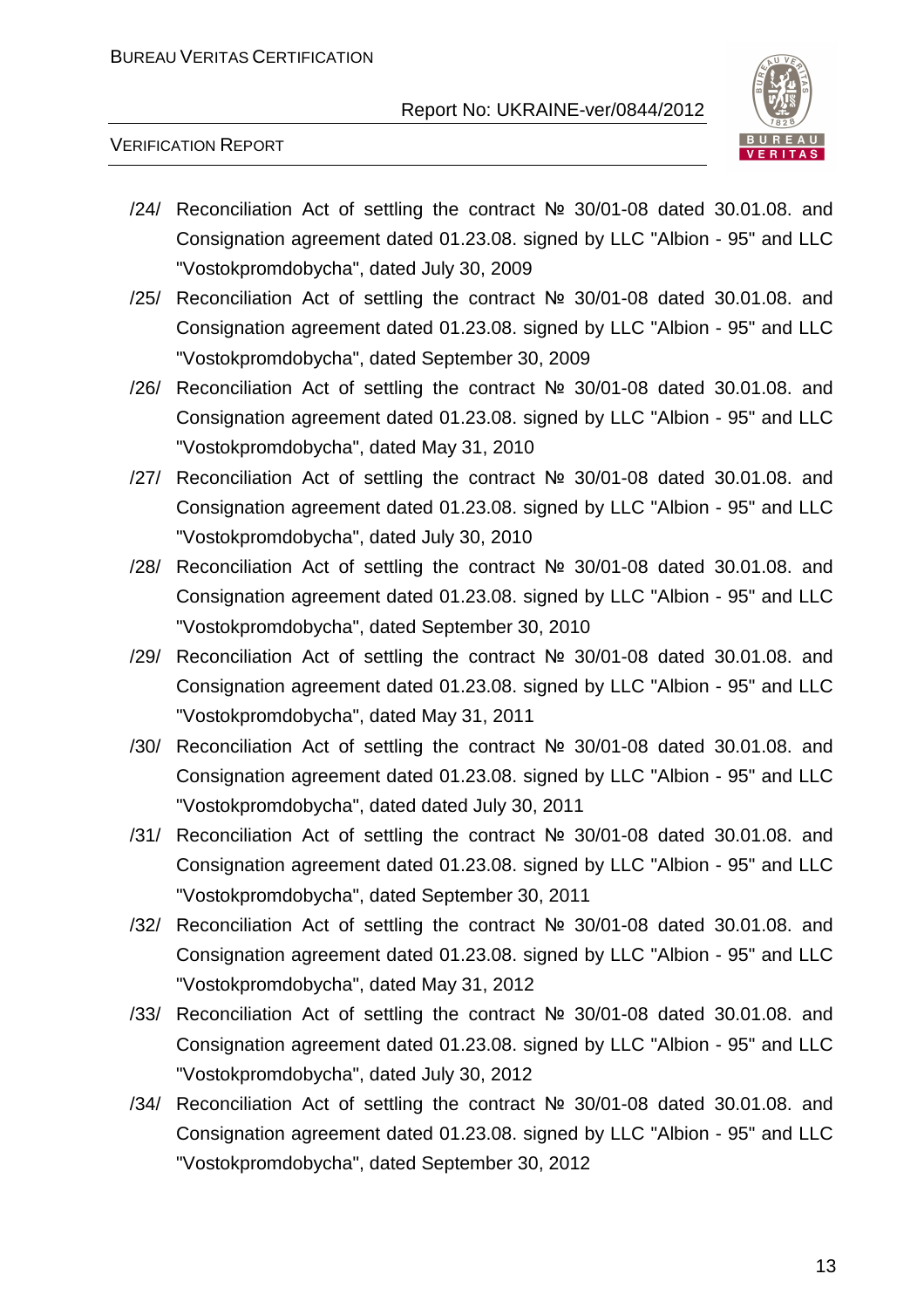

#### VERIFICATION REPORT

|      | /35/ Order Nº7/08 to establish a working group for the implementation of the joint |
|------|------------------------------------------------------------------------------------|
|      | implementation project from 28.01.2008                                             |
|      | /36/ Agreement $N°$ 30/01-08, dated January 30 <sup>th</sup> , 2008                |
| /37/ | Annex Nº1 to the agreement Nº30/01-08 dated January 30 <sup>th</sup> , 2008        |
|      | /38/ Invoice Nº PH-0000689, dated 15 May 2008                                      |
| /39/ | Invoice № PH-0000716, dated 31 May 2008                                            |
|      | /40/ Invoice Nº PH-0000911, dated 14 July 2008                                     |
|      | /41/ Invoice Nº PH-0001001, dated 31 July 2008                                     |
|      | /42/ Invoice Nº PH-0001116, dated 13 September 2008                                |
|      | /43/ Invoice Nº PH-0001201, dated 30 September 2008                                |
|      | /44/ Invoice № PH-0000399, dated 15 May 2009                                       |
|      | /45/ Invoice № PH-0000456, dated 30 May 2009                                       |
|      | /46/ Invoice Nº PH-0000622, dated 16 July 2009                                     |
| /47/ | Invoice Nº PH-0000666, dated 31 July 2009                                          |
|      | /48/ Invoice Nº PH-0000811, dated 15 September 2009                                |
|      | /49/ Invoice № PH-0000859, dated 30 September 2009                                 |
|      | /50/ Invoice № PH-0000332, dated 15 May 2010                                       |
|      | /51/ Invoice Nº PH-0000403, dated 31 May 2010                                      |
| /52/ | Invoice Nº PH-0000615, dated 14 July 2010                                          |
|      | /53/ Invoice Nº PH-0000685, dated 30 July 2010                                     |
|      | /54/ Invoice № PH-0000896, dated 15 September 2010                                 |
|      | /55/ Invoice Nº PH-0000965, dated 30 September 2010                                |
|      | /56/ Invoice Nº PH-0000337, dated 14 May 2011                                      |
|      | /57/ Invoice № PH-0000499, dated 31 May 2011                                       |
| /58/ | Invoice № PH-0000726, dated 15 July 2011                                           |
| /59/ | Invoice Nº PH-0000793, dated 30 July 2011                                          |
| /60/ | Invoice № PH-0001034, dated 30 September 2011                                      |
| /61/ | Invoice № PH-0000143, dated 15 May 2012                                            |
| /62/ | Invoice № PH-0000150, dated 31 May 2012                                            |
| /63/ | Invoice № PH-0000179, dated 16 July 2012                                           |
| /64/ | Invoice № PH-0000201, dated 31 July 2012                                           |
| /65/ | Invoice № PH-0000234, dated 15 September 2012                                      |
| /66/ | Invoice № PH-0000241, dated 30 September 2012                                      |
|      |                                                                                    |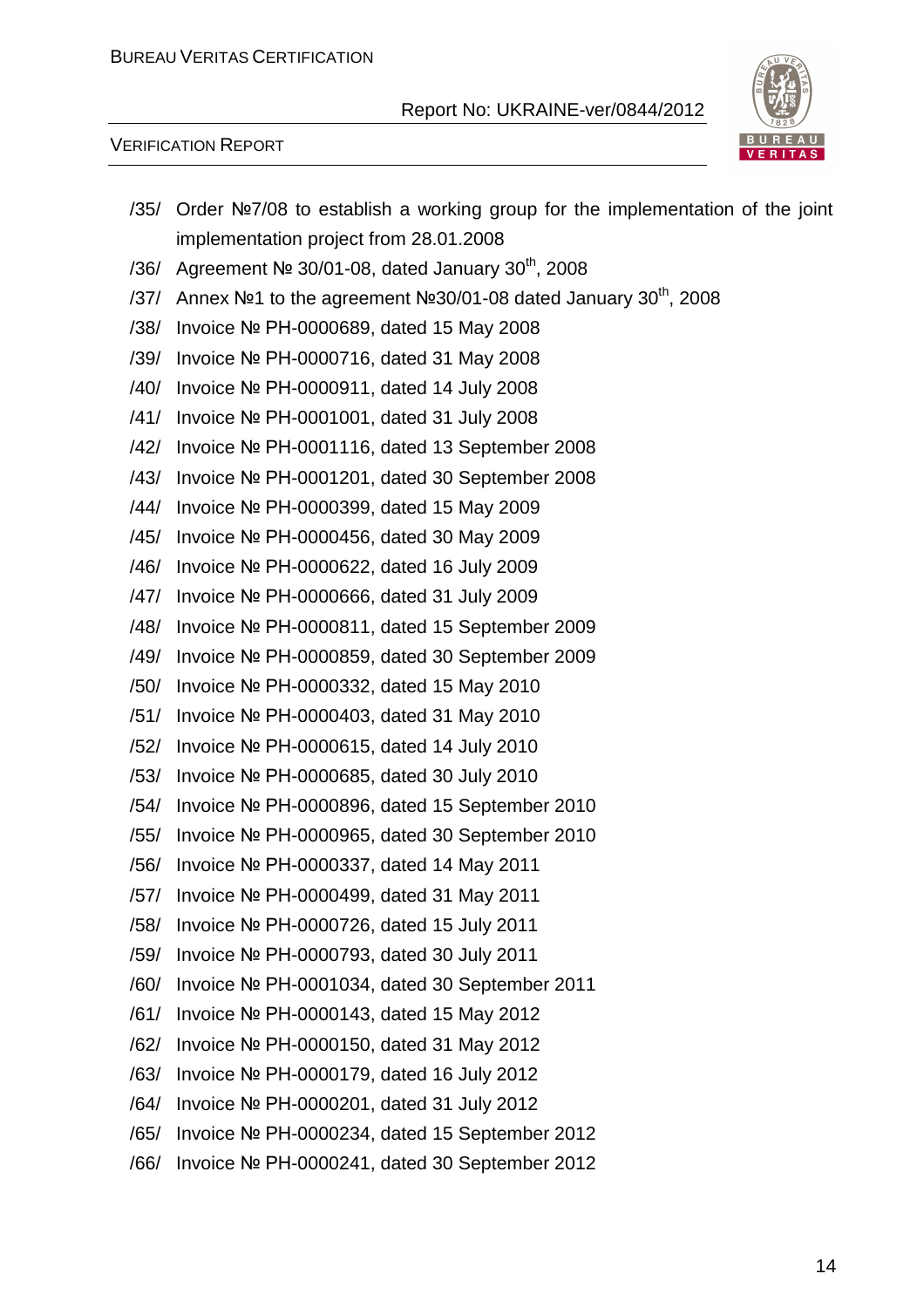

VERIFICATION REPORT

- /67/ Act of acceptance and transfer of goods to the Agreement № 30/01- 08 dated 30.01.2008р, for May 2008
- /68/ Act of acceptance and transfer of goods to the Agreement № 30/01- 08 dated 30.01.2008р, for July 2008
- /69/ Act of acceptance and transfer of goods to the Agreement № 30/01- 08 dated 30.01.2008р, for September 2008
- /70/ Act of acceptance and transfer of goods to the Agreement № 30/01- 08 dated 30.01.2008р, for May 2009
- /71/ Act of acceptance and transfer of goods to the Agreement № 30/01- 08 dated 30.01.2008р, for July 2009
- /72/ Act of acceptance and transfer of goods to the Agreement № 30/01- 08 dated 30.01.2008р, for September 2009
- /73/ Act of acceptance and transfer of goods to the Agreement № 30/01- 08 dated 30.01.2008р, for May 2010
- /74/ Act of acceptance and transfer of goods to the Agreement № 30/01- 08 dated 30.01.2008р, for July 2010
- /75/ Act of acceptance and transfer of goods to the Agreement № 30/01- 08 dated 30.01.2008р, for September 2010
- /76/ Act of acceptance and transfer of goods to the Agreement № 30/01- 08 dated 30.01.2008р, for May 2011
- /77/ Act of acceptance and transfer of goods to the Agreement № 30/01- 08 dated 30.01.2008р, for July 2011
- /78/ Act of acceptance and transfer of goods to the Agreement № 30/01- 08 dated 30.01.2008р, for September 2011
- /79/ Act of acceptance and transfer of goods to the Agreement № 30/01- 08 dated 30.01.2008р, for May 2012
- /80/ Act of acceptance and transfer of goods to the Agreement № 30/01- 08 dated 30.01.2008р, for July 2012
- /81/ Act of acceptance and transfer of goods to the Agreement № 30/01- 08 dated 30.01.2008р, for September 2012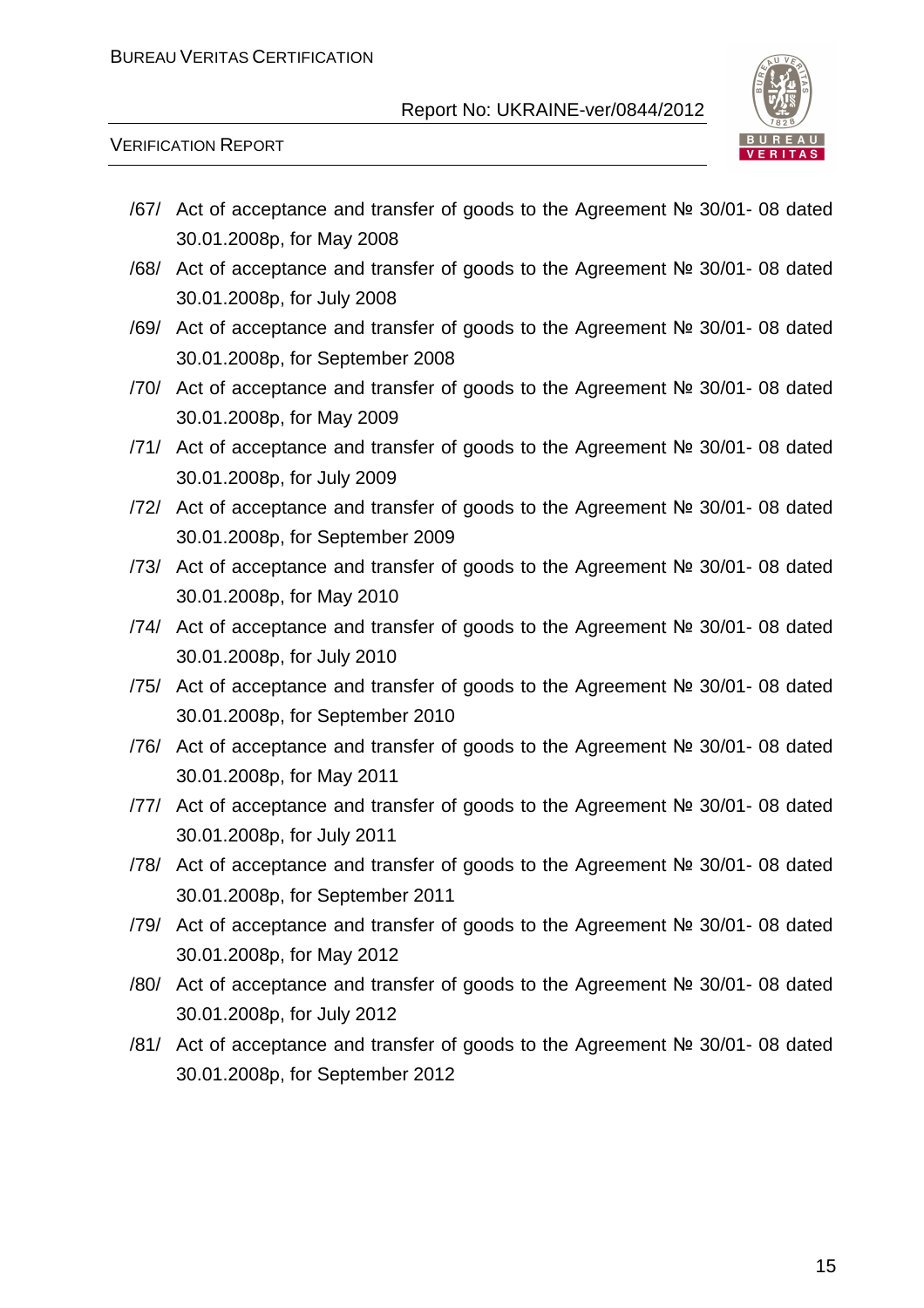

VERIFICATION REPORT

#### **Persons interviewed:**

List persons interviewed during the verification or persons that contributed with other information that are not included in the documents listed above.

- /1/ V. Solanik director of of Limited Liability Company «ALBION-95»
- /2/ D. Shilov Head of processing factory of Limited Liability Company «ALBION-

95»

- /3/ L. Reznik cheef bookkeeper of Limited Liability Company «ALBION-95»
- /4/ Tahir Musayev representative of the project Developer СARBON MARKETING AND TRADING LTD
- /5/ Valentina Bubenok representative of the project Developer СARBON MARKETING AND TRADING LTD.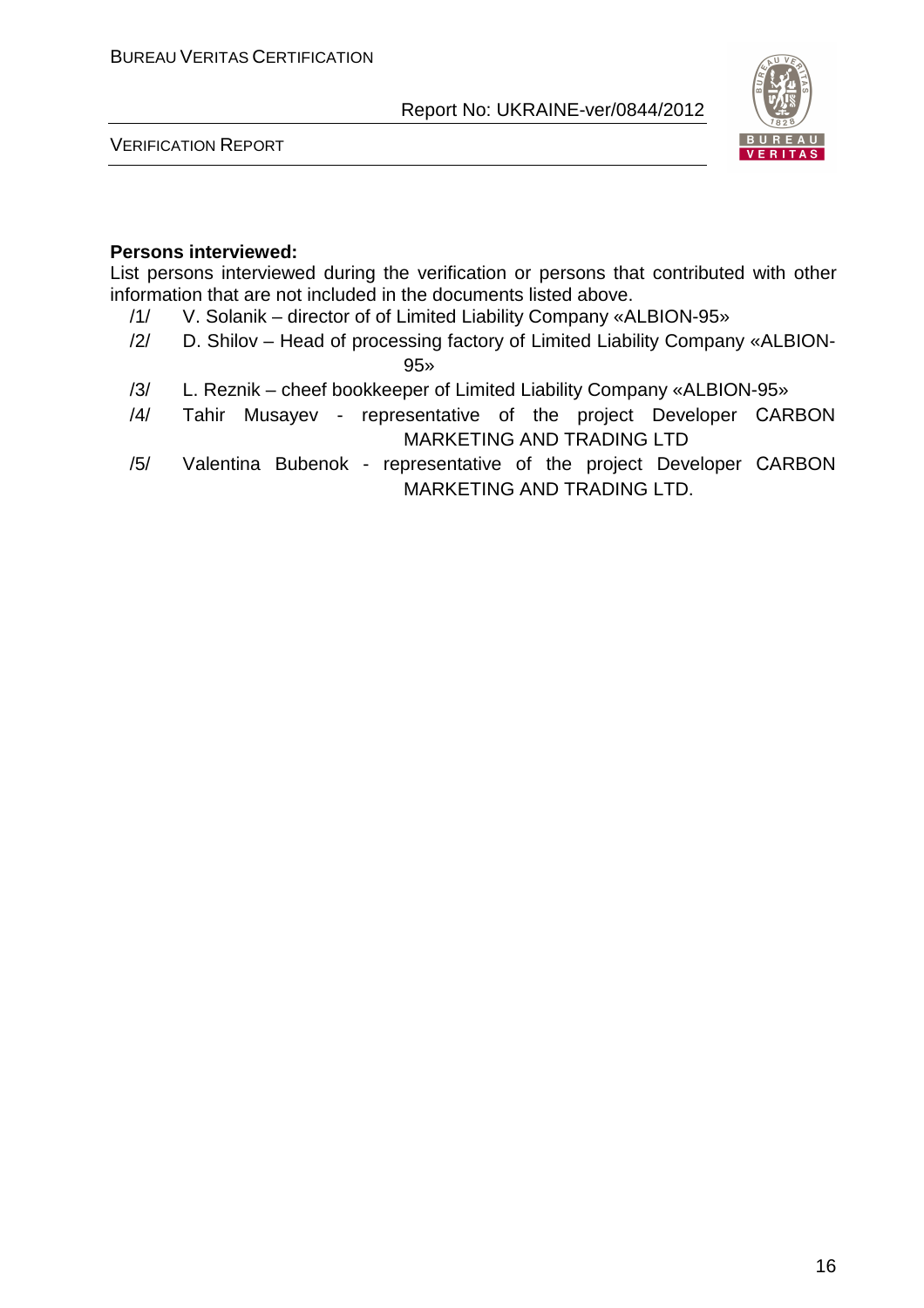

## VERIFICATION REPORT

## APPENDIX A: VERIFICATION PROTOCOL

| <b>DVM</b>    | <b>Check Item</b>                                                                     | Initial finding                                                                   | <b>Draft</b>               | Final             |
|---------------|---------------------------------------------------------------------------------------|-----------------------------------------------------------------------------------|----------------------------|-------------------|
| Paragrap<br>h |                                                                                       |                                                                                   | Conclusion                 | <b>Conclusion</b> |
|               | <b>Project approvals by Parties involved</b>                                          |                                                                                   |                            |                   |
| 90            | Has the DFPs of at least one Party<br>involved, other than the host Party,            | CAR01<br>provide LoA from<br>Netherland<br>the<br>Please                          | CAR01<br>CAR <sub>02</sub> | <b>OK</b>         |
|               | issued a written project approval when<br>submitting the first verification report to | Designated Focal Point.                                                           |                            |                   |
|               | the secretariat for publication in                                                    | CAR <sub>02</sub>                                                                 |                            |                   |
|               | accordance with paragraph 38 of the JI<br>guidelines, at the latest?                  | Please provide LoA from the Ukrainian Designated<br>Focal Point.                  |                            |                   |
| 91            | Are all the written project approvals by                                              | Yes, all the written projects approvals by Parties                                | <b>OK</b>                  | OK                |
|               | Parties involved unconditional?                                                       | involved are unconditional.                                                       |                            |                   |
|               | <b>Project implementation</b>                                                         |                                                                                   |                            |                   |
| 92            | Has the project been implemented in                                                   | Yes, the project has been implemented in                                          | <b>OK</b>                  | OK                |
|               | accordance with the PDD regarding                                                     | accordance with the PDD regarding which the                                       |                            |                   |
|               | which the determination has been<br>deemed final and is so listed on the              | determination has been deemed final and is so<br>listed on the UNFCCC JI website. |                            |                   |
|               | <b>UNFCCC JI website?</b>                                                             |                                                                                   |                            |                   |
| 93            | What is the status of operation of the                                                | Project has been in operation during all monitoring                               | <b>OK</b>                  | OK                |
|               | project during the monitoring period?                                                 | period.                                                                           |                            |                   |
|               | Compliance with monitoring plan                                                       |                                                                                   |                            |                   |
| 94            | Did the monitoring occur in accordance                                                | Yes, the monitoring occurred in accordance with                                   | <b>OK</b>                  | <b>OK</b>         |
|               | with the monitoring plan included in the                                              | the monitoring plan included in the PDD regarding                                 |                            |                   |
|               | PDD regarding which the determination                                                 | which the determination has been deemed final                                     |                            |                   |
|               | has been deemed final and is so listed                                                | and so is listed on the UNFCCC JI website.                                        |                            |                   |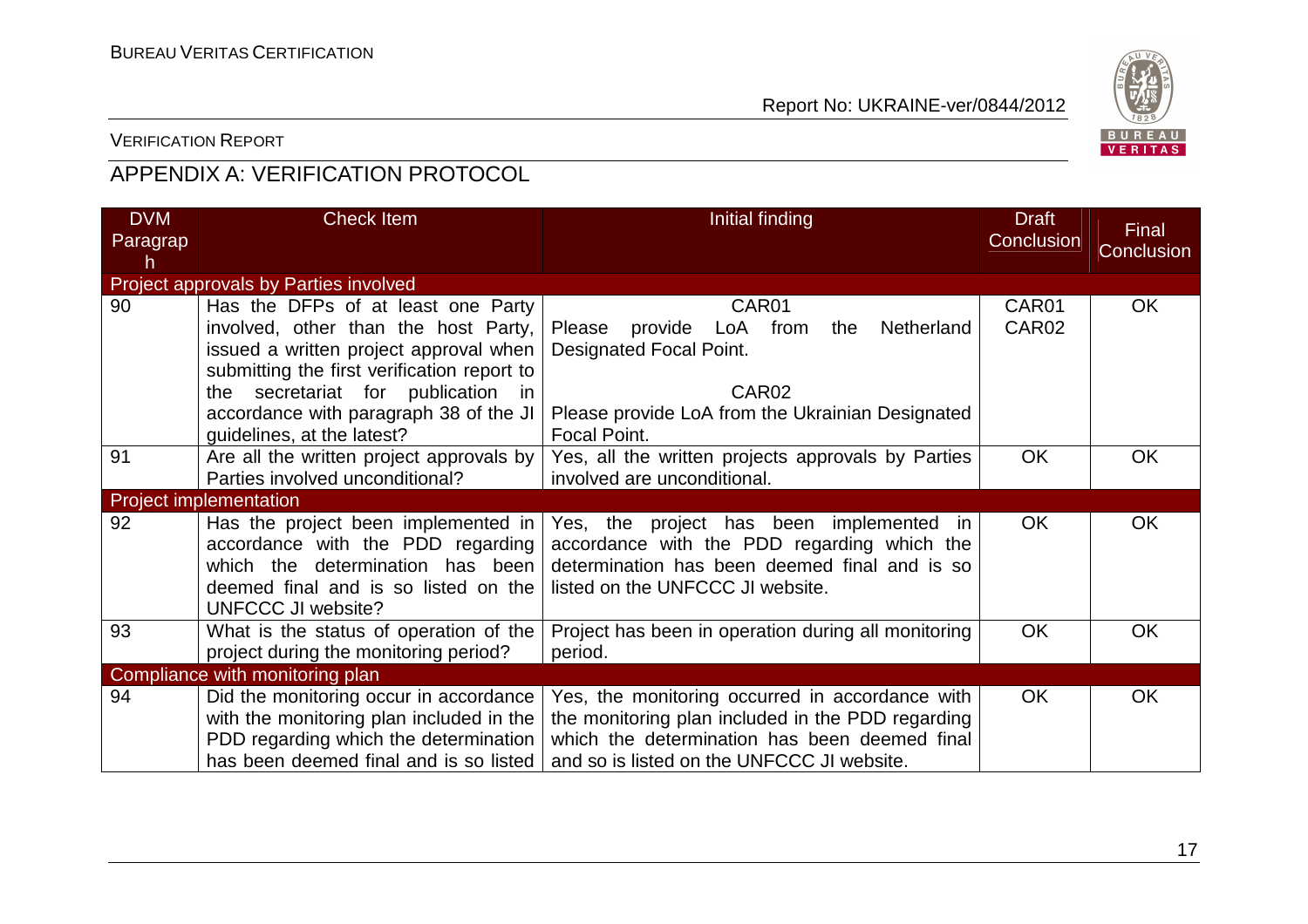

| <b>VERIFICATION REPORT</b>  |                                                                                                                                                                                                                                                                                                                                                                         |                                                                                                                                                                                                                                                                                                                                                                                                                                            | BUREAU<br>VERITAS                              |                            |
|-----------------------------|-------------------------------------------------------------------------------------------------------------------------------------------------------------------------------------------------------------------------------------------------------------------------------------------------------------------------------------------------------------------------|--------------------------------------------------------------------------------------------------------------------------------------------------------------------------------------------------------------------------------------------------------------------------------------------------------------------------------------------------------------------------------------------------------------------------------------------|------------------------------------------------|----------------------------|
| <b>DVM</b><br>Paragrap<br>h | <b>Check Item</b>                                                                                                                                                                                                                                                                                                                                                       | Initial finding                                                                                                                                                                                                                                                                                                                                                                                                                            | <b>Draft</b><br>Conclusion                     | Final<br><b>Conclusion</b> |
|                             | on the UNFCCC JI website?                                                                                                                                                                                                                                                                                                                                               |                                                                                                                                                                                                                                                                                                                                                                                                                                            |                                                |                            |
| 95(a)                       | For calculating the emission reductions<br>or enhancements of net removals, were<br>key factors, e.g. those listed in 23 (b)<br>(i)-(vii) above, influencing the baseline<br>emissions or net removals and the<br>activity level of the project and the<br>emissions or removals as well as risks<br>associated with the project taken into<br>account, as appropriate? | For calculating the emission reduction all key<br>factors were taken into account as appropriate.                                                                                                                                                                                                                                                                                                                                          | <b>OK</b>                                      | OK                         |
| 95(b)                       | Are data sources used for calculating<br>emission reductions or enhancements<br>of net removals clearly identified,<br>reliable and transparent?                                                                                                                                                                                                                        | CL <sub>01</sub><br>If calibration frequency of electronic for static<br>weighting of automobiles is 2 years, why the<br>conducted calibrations were indicated annually in<br>section D.2 of the MR.<br>CAR <sub>03</sub><br>Please add measurement units for leakages due<br>to consumption of electricity (table. 4) of the MR.<br>CAR <sub>04</sub><br>Please provide invoices on diesel fuel consumed<br>during 9 months period (2012) | CL <sub>01</sub><br>CAR <sub>03</sub><br>CAR04 | <b>OK</b>                  |
| 95(c)                       | Are emission factors, including default<br>emission factors, if used for calculating<br>emission<br>reductions<br>the<br>or<br>enhancements<br>0f<br>net<br>removals,<br>carefully<br>selected<br>balancing<br>by                                                                                                                                                       | CEF for the electricity from the grid by consumers<br>of electricity, mined coal and diesel are CEF's<br>used in this project. They are selected by carefully<br>balancing accuracy and reasonableness, and<br>appropriately justified of the choice.                                                                                                                                                                                      | <b>OK</b>                                      | <b>OK</b>                  |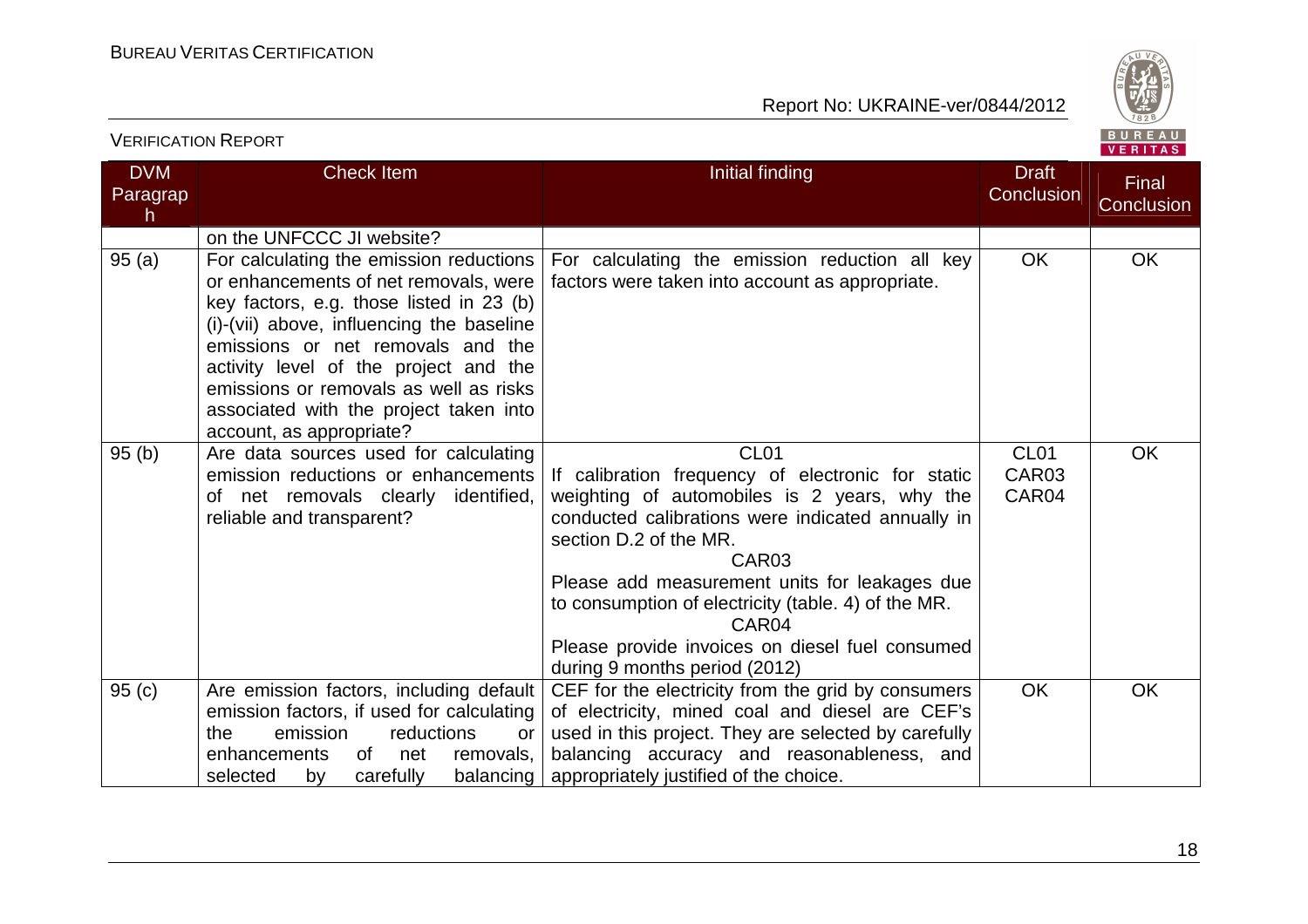

|                              | <b>VERIFICATION REPORT</b>                                                                                                                                                                                                                                                                                                          |                                                                                                                                                  |                            | BUREAU<br>VERITAS   |
|------------------------------|-------------------------------------------------------------------------------------------------------------------------------------------------------------------------------------------------------------------------------------------------------------------------------------------------------------------------------------|--------------------------------------------------------------------------------------------------------------------------------------------------|----------------------------|---------------------|
| <b>DVM</b><br>Paragrap<br>h. | <b>Check Item</b>                                                                                                                                                                                                                                                                                                                   | Initial finding                                                                                                                                  | <b>Draft</b><br>Conclusion | Final<br>Conclusion |
|                              | accuracy and reasonableness, and<br>appropriately justified of the choice?                                                                                                                                                                                                                                                          |                                                                                                                                                  |                            |                     |
| 95(d)                        | the<br>calculation<br><b>of</b><br>emission<br>Is.<br>reductions or enhancements of net<br>removals<br>based<br>conservative<br>on<br>assumptions and the most plausible<br>scenarios in a transparent manner?                                                                                                                      | Yes, the calculation of emission reductions is<br>based on conservative assumptions and the most<br>plausible scenarios in a transparent manner. | <b>OK</b>                  | OK                  |
|                              | Applicable to JI SSC projects only                                                                                                                                                                                                                                                                                                  |                                                                                                                                                  |                            |                     |
| 96                           | Is the relevant threshold to be classified<br>as JI SSC project not exceeded during<br>the monitoring period on an annual<br>average basis?<br>If the threshold is exceeded, is the<br>maximum emission reduction<br>level<br>estimated in the PDD for the JI SSC<br>project or the bundle for the monitoring<br>period determined? | <b>N\A</b>                                                                                                                                       | <b>N\A</b>                 | <b>N\A</b>          |
|                              | Applicable to bundled JI SSC projects only                                                                                                                                                                                                                                                                                          |                                                                                                                                                  |                            |                     |
| 97(a)                        | Has the composition of the bundle not<br>changed from that is stated in F-JI-<br><b>SSCBUNDLE?</b>                                                                                                                                                                                                                                  | <b>N\A</b>                                                                                                                                       | <b>N\A</b>                 | <b>N\A</b>          |
| 97(b)                        | If the determination was conducted on<br>the basis of an overall monitoring plan,<br>have the project participants submitted<br>a common monitoring report?                                                                                                                                                                         | <b>N\A</b>                                                                                                                                       | <b>N\A</b>                 | <b>N\A</b>          |
| 98                           | If the monitoring is based on a                                                                                                                                                                                                                                                                                                     | <b>N\A</b>                                                                                                                                       | <b>N\A</b>                 | <b>N\A</b>          |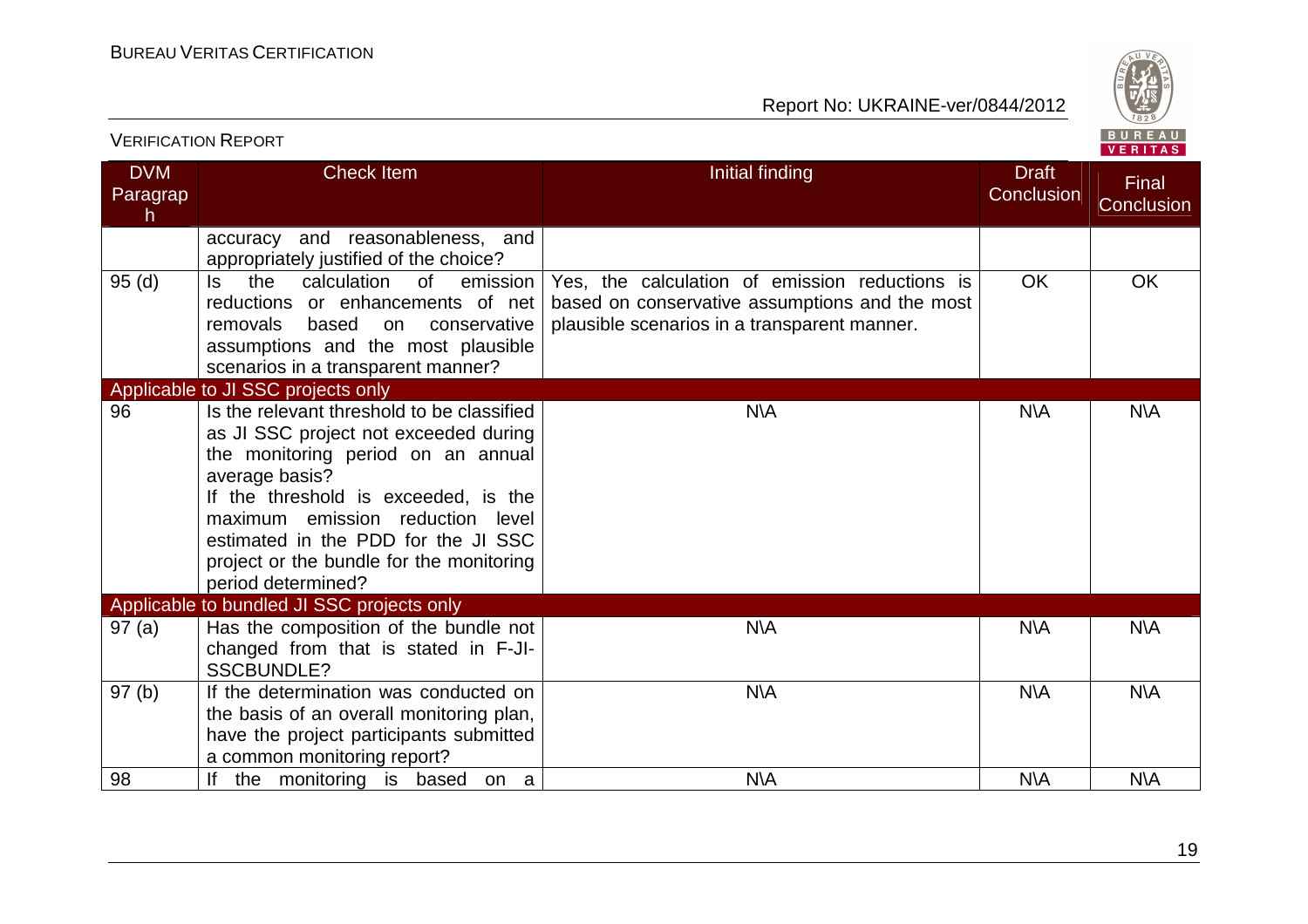

| <b>VERIFICATION REPORT</b>   |                                                                                                                                                                                                                                                                                                               |                                                                                                                                                                                                                            |                            | BUREAU<br><b>VERITAS</b> |
|------------------------------|---------------------------------------------------------------------------------------------------------------------------------------------------------------------------------------------------------------------------------------------------------------------------------------------------------------|----------------------------------------------------------------------------------------------------------------------------------------------------------------------------------------------------------------------------|----------------------------|--------------------------|
| <b>DVM</b><br>Paragrap<br>h. | <b>Check Item</b>                                                                                                                                                                                                                                                                                             | Initial finding                                                                                                                                                                                                            | <b>Draft</b><br>Conclusion | Final<br>Conclusion      |
|                              | monitoring plan that provides<br>for<br>overlapping monitoring periods, are the<br>monitoring periods per component of<br>the project clearly specified in the<br>monitoring report?<br>Do the monitoring periods not overlap<br>with those for which verifications were<br>already deemed final in the past? |                                                                                                                                                                                                                            |                            |                          |
|                              | Revision of monitoring plan                                                                                                                                                                                                                                                                                   |                                                                                                                                                                                                                            |                            |                          |
|                              | Applicable only if monitoring plan is revised by project participant                                                                                                                                                                                                                                          |                                                                                                                                                                                                                            |                            |                          |
| 99(a)                        | Did the project participants provide an<br>appropriate<br>justification<br>for<br>the<br>proposed revision?                                                                                                                                                                                                   | <b>N\A</b>                                                                                                                                                                                                                 | <b>N\A</b>                 | <b>N\A</b>               |
| 99(b)                        | Does the proposed revision improve<br>the accuracy and/or applicability of<br>information collected compared to the<br>monitoring<br>plan<br>original<br>without<br>changing conformity with the relevant<br>rules<br>and<br>regulations<br>for<br>the<br>establishment of monitoring plans?                  | <b>N\A</b>                                                                                                                                                                                                                 | <b>N\A</b>                 | <b>N\A</b>               |
| Data management              |                                                                                                                                                                                                                                                                                                               |                                                                                                                                                                                                                            |                            |                          |
| 101(a)                       | procedures in accordance with the<br>monitoring plan, including the quality<br>control<br>and<br>quality<br>assurance<br>procedures?                                                                                                                                                                          | Is the implementation of data collection $\vert$ Yes, the implementation of data collection<br>procedures is in accordance with the monitoring<br>plan, including the quality control and quality<br>assurance procedures. | <b>OK</b>                  | <b>OK</b>                |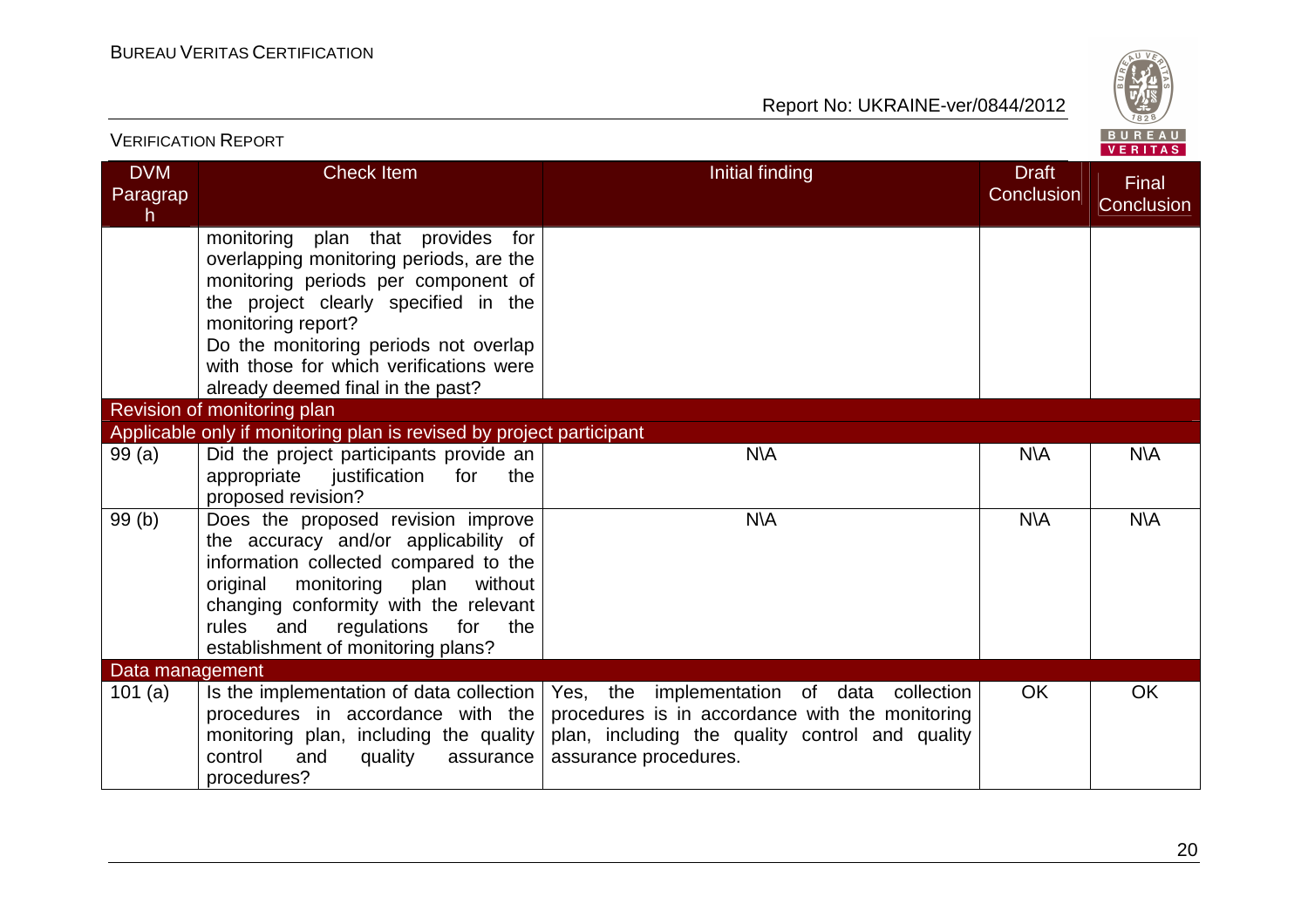VERIFICATION REPORT



| <b>DVM</b><br>Paragrap<br>h. | <b>Check Item</b>                                                                                                                                             | Initial finding                                                                                                 | <b>Draft</b><br>Conclusion | Final<br>Conclusion |
|------------------------------|---------------------------------------------------------------------------------------------------------------------------------------------------------------|-----------------------------------------------------------------------------------------------------------------|----------------------------|---------------------|
| 101(b)                       | function of the<br>monitoring<br>Is the<br>equipment, including its calibration<br>status, in order?                                                          | Yes, the function of the monitoring equipment,<br>including its calibration status, is in order.                | <b>OK</b>                  | <b>OK</b>           |
| 101(c)                       | Are the evidence and records used for  <br>the<br>monitoring maintained in a<br>traceable manner?                                                             | Yes, the evidence and records used for the<br>monitoring are maintained in a traceable manner.                  | OK                         | <b>OK</b>           |
| $101$ (d)                    | Is the data collection and management<br>system for the project in accordance<br>with the monitoring plan?                                                    | Yes, the data collection and management system<br>for the project is in accordance with the monitoring<br>plan. | OK                         | OK                  |
|                              | Verification regarding programmes of activities (additional elements for assessment)                                                                          |                                                                                                                 |                            |                     |
| 102                          | Is any JPA that has not been added to<br>the JI PoA not verified?                                                                                             | <b>N\A</b>                                                                                                      | <b>N\A</b>                 | <b>N\A</b>          |
| 103                          | Is the verification based<br>on the<br>monitoring reports of all JPAs to be<br>verified?                                                                      | <b>N\A</b>                                                                                                      | N\A                        | N\A                 |
| 103                          | Does the verification<br>the<br>ensure<br>accuracy and conservativeness of the<br>emission reductions or enhancements<br>of removals generated by each JPA?   | <b>N\A</b>                                                                                                      | N\A                        | <b>N\A</b>          |
| 104                          | Does the monitoring period not overlap<br>with previous monitoring periods?                                                                                   | <b>N\A</b>                                                                                                      | <b>N\A</b>                 | <b>N\A</b>          |
| 105                          | If the AIE learns of an erroneously<br>included JPA, has the AIE informed the<br>JISC of its findings in writing?<br>Applicable to sample-based approach only | <b>N\A</b>                                                                                                      | <b>N\A</b>                 | N\A                 |
|                              |                                                                                                                                                               |                                                                                                                 |                            |                     |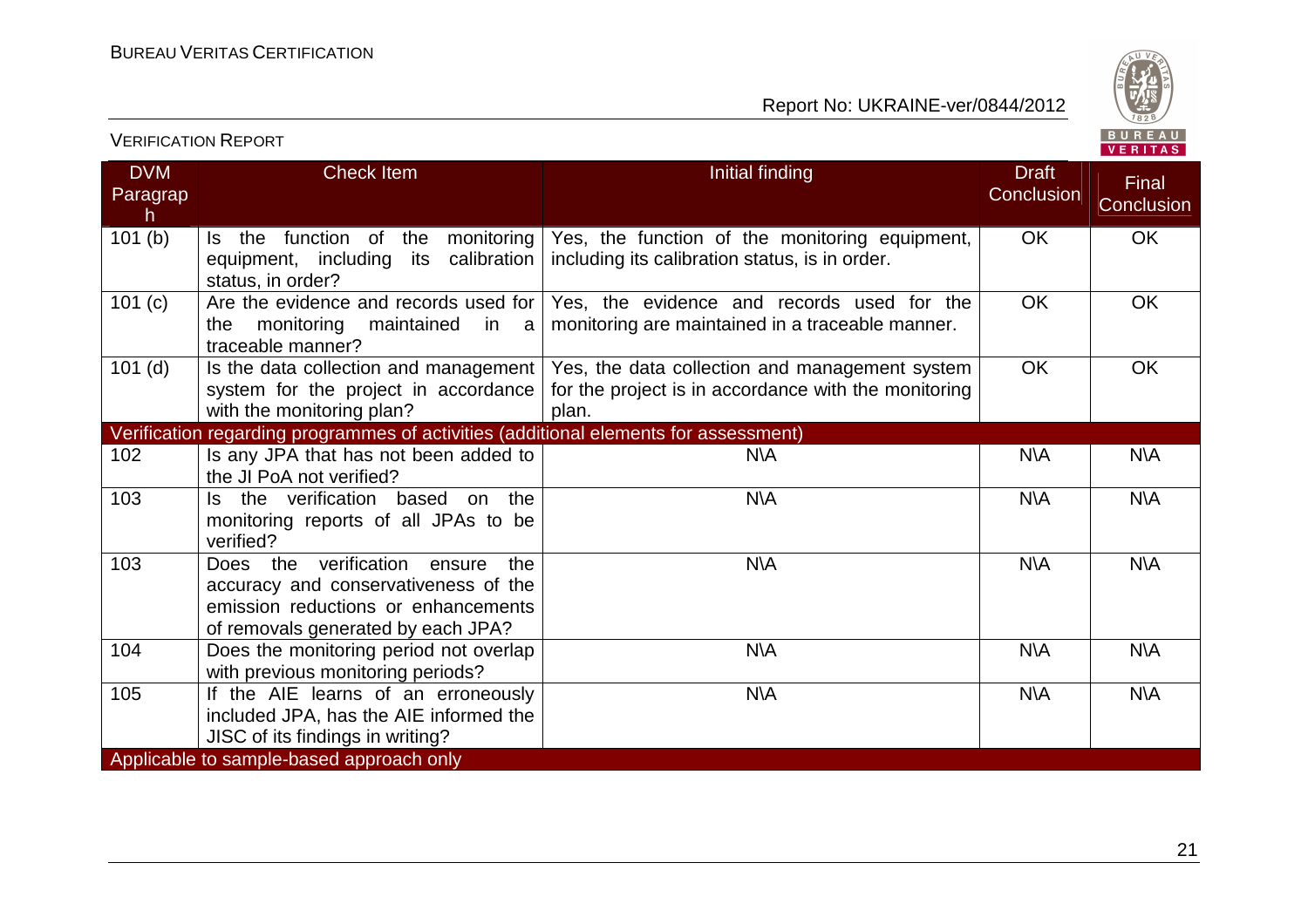

|                             | <b>VERIFICATION REPORT</b>                                                                                                                                                                                                                                                                                                                                                                                                                                                                                                                                                                                                                                                                                                                                                                                                                |                 |                            | BUREAU<br>VERITAS   |
|-----------------------------|-------------------------------------------------------------------------------------------------------------------------------------------------------------------------------------------------------------------------------------------------------------------------------------------------------------------------------------------------------------------------------------------------------------------------------------------------------------------------------------------------------------------------------------------------------------------------------------------------------------------------------------------------------------------------------------------------------------------------------------------------------------------------------------------------------------------------------------------|-----------------|----------------------------|---------------------|
| <b>DVM</b><br>Paragrap<br>h | Check Item                                                                                                                                                                                                                                                                                                                                                                                                                                                                                                                                                                                                                                                                                                                                                                                                                                | Initial finding | <b>Draft</b><br>Conclusion | Final<br>Conclusion |
| 106                         | Does the sampling plan prepared by<br>the AIE:<br>(a) Describe its sample selection,<br>taking into<br>account that:<br>(i) For each verification that uses a<br>sample-based approach, the sample<br>selection<br>shall<br>be<br>sufficiently<br>representative of the JPAs in the JI<br>PoA such extrapolation to all JPAs<br>identified for that verification is<br>reasonable, taking into account<br>differences among the characteristics<br>of JPAs, such as:<br>- The types of JPAs;<br>- The complexity of the applicable<br>technologies and/or measures used;<br>- The geographical location of each<br>JPA;<br>- The amounts of expected emission<br>reductions of the JPAs being<br>verified:<br>- The number of JPAs for which<br>emission<br>reductions are<br>being<br>verified;<br>- The length of monitoring periods of | <b>N\A</b>      | <b>N\A</b>                 | <b>N\A</b>          |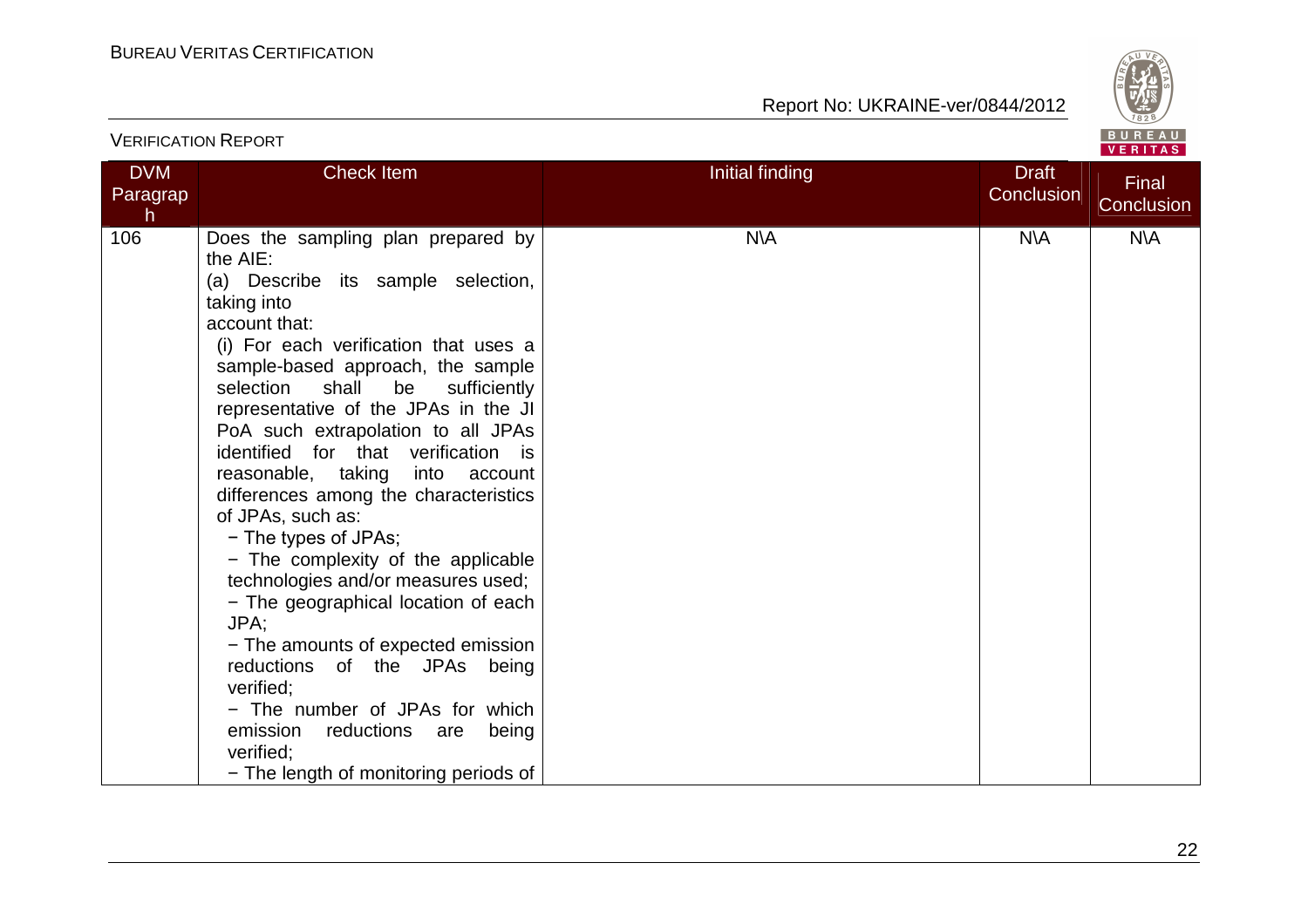

| <b>VERIFICATION REPORT</b>  |                                                                                                                                                                                                                                                                                                                                                                                          |                 |                            | BUREAU<br>VERITAS   |
|-----------------------------|------------------------------------------------------------------------------------------------------------------------------------------------------------------------------------------------------------------------------------------------------------------------------------------------------------------------------------------------------------------------------------------|-----------------|----------------------------|---------------------|
| <b>DVM</b><br>Paragrap<br>h | <b>Check Item</b>                                                                                                                                                                                                                                                                                                                                                                        | Initial finding | <b>Draft</b><br>Conclusion | Final<br>Conclusion |
|                             | the JPAs being verified; and<br>- The samples selected for prior<br>verifications, if any?                                                                                                                                                                                                                                                                                               |                 |                            |                     |
| 107                         | the sampling<br>plan ready for<br>ls.<br>publication through the secretariat<br>along with the verification report and<br>supporting documentation?                                                                                                                                                                                                                                      | <b>N\A</b>      | <b>N\A</b>                 | <b>N\A</b>          |
| 108                         | Has the AIE made site inspections of at<br>least the square root of the number of<br>total JPAs, rounded to the upper whole<br>number? If the AIE makes no site<br>inspections or fewer site inspections<br>than the square root of the number of<br>total JPAs, rounded to the upper whole<br>number, then does the AIE provide a<br>reasonable<br>explanation<br>and<br>justification? | <b>N\A</b>      | N\A                        | N\A                 |
| 109                         | Is the sampling plan available for<br>submission to the secretariat for the<br>JISC ex ante assessment? (Optional)                                                                                                                                                                                                                                                                       | N\A             | <b>N\A</b>                 | N\A                 |
| 110                         | If the AIE learns of a fraudulently<br>included JPA, a fraudulently monitored<br>JPA or an inflated number of emission<br>reductions claimed in a JI PoA, has the<br>AIE informed the JISC of the fraud in<br>writing?                                                                                                                                                                   | N\A             | N\A                        | N\A                 |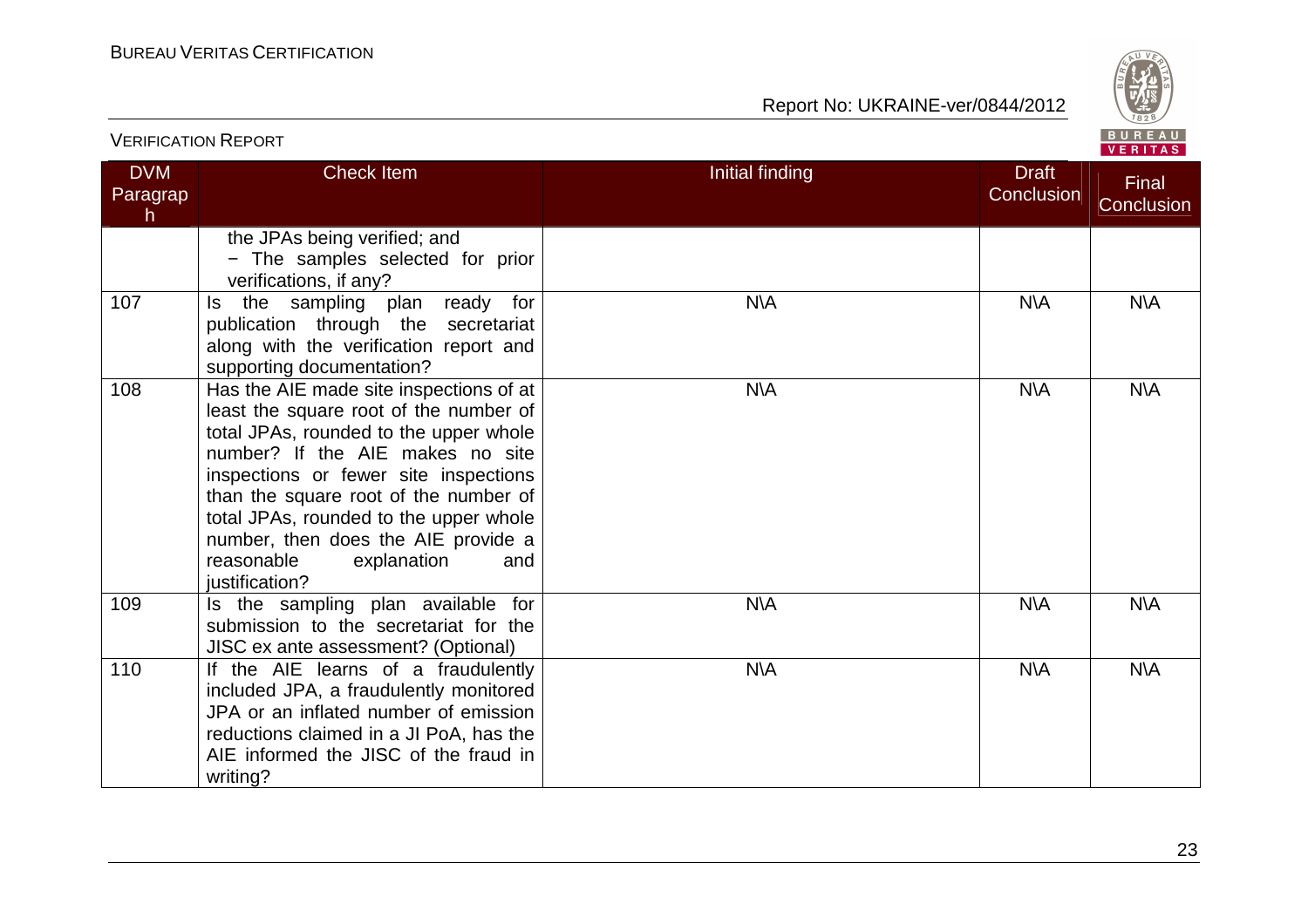

## VERIFICATION REPORT

## Table 2 Resolution of Corrective Action and Clarification Requests

| Draft report clarification and corrective action<br>requests by verification team                                                                                                                          | Ref. to<br>checklist<br>question<br>in table | Verification team conclusion<br>participant<br>Summary<br>0f<br>project<br>response                                                                                                                 |
|------------------------------------------------------------------------------------------------------------------------------------------------------------------------------------------------------------|----------------------------------------------|-----------------------------------------------------------------------------------------------------------------------------------------------------------------------------------------------------|
| CAR <sub>01</sub><br>Please provide LoA from the Netherland<br><b>Designated Focal Point.</b>                                                                                                              | 90                                           | LoA from the Netherland Designated<br>Focal Point is provided to the<br>The issue is closed<br>verification group.                                                                                  |
| CAR <sub>02</sub><br>Please provide LoA from the Ukrainian<br><b>Designated Focal Point.</b>                                                                                                               | 90                                           | LoA from the Ukrainian Designated<br>Focal Point is provided to the<br>The issue is closed<br>verification group.                                                                                   |
| CL <sub>01</sub><br>If calibration frequency of electronic for static<br>weighting of automobiles is 2 years, why the<br>conducted calibrations<br>were<br>indicated<br>annually in section D.2 of the MR. | 95(b)                                        | In accordance with car weights<br>passport the calibration frequency of<br>electronic for static weighting of<br>The issue is closed<br>automobiles is 1 year. Appropriate<br>corrections are made. |